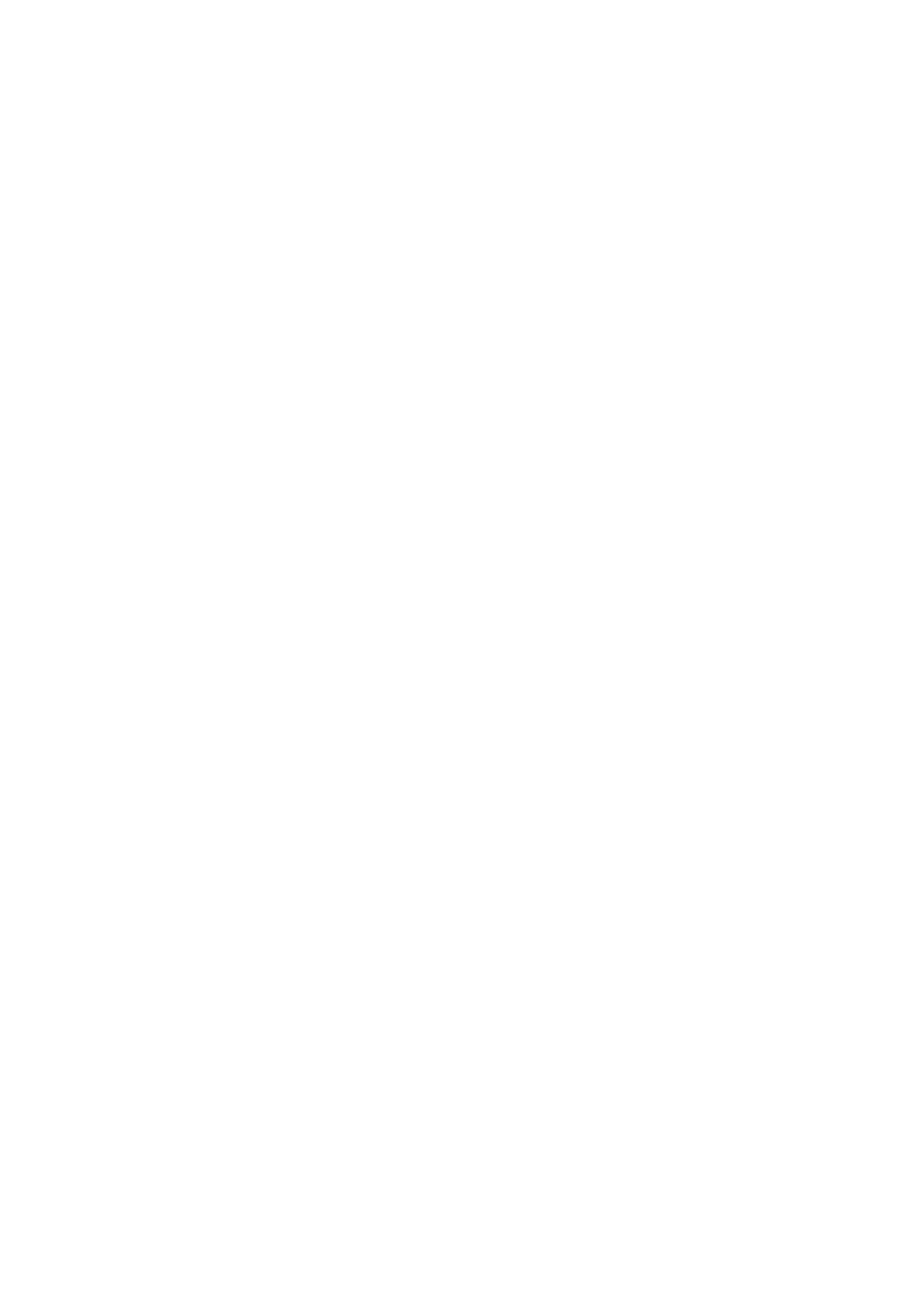# IRRC Annual Report 2019

| Director's Overview                                                                   | 1              |
|---------------------------------------------------------------------------------------|----------------|
| IRRC KPIs for the 2018–2020 triennium                                                 | $\overline{7}$ |
| The IRRC's 2019 performance relative to KPIs (and Objectives) for 2018–2020           | $\overline{7}$ |
| Statement of financial performance certified by the presiding faculty finance manager | 26             |
| <b>Funding sources</b>                                                                | 28             |
| Details of grants, consultancies, research projects, project outputs coming into IRRC | 30             |
| Dates of, and attendance at, meetings of the Centre's Steering Committee 2019         | 30             |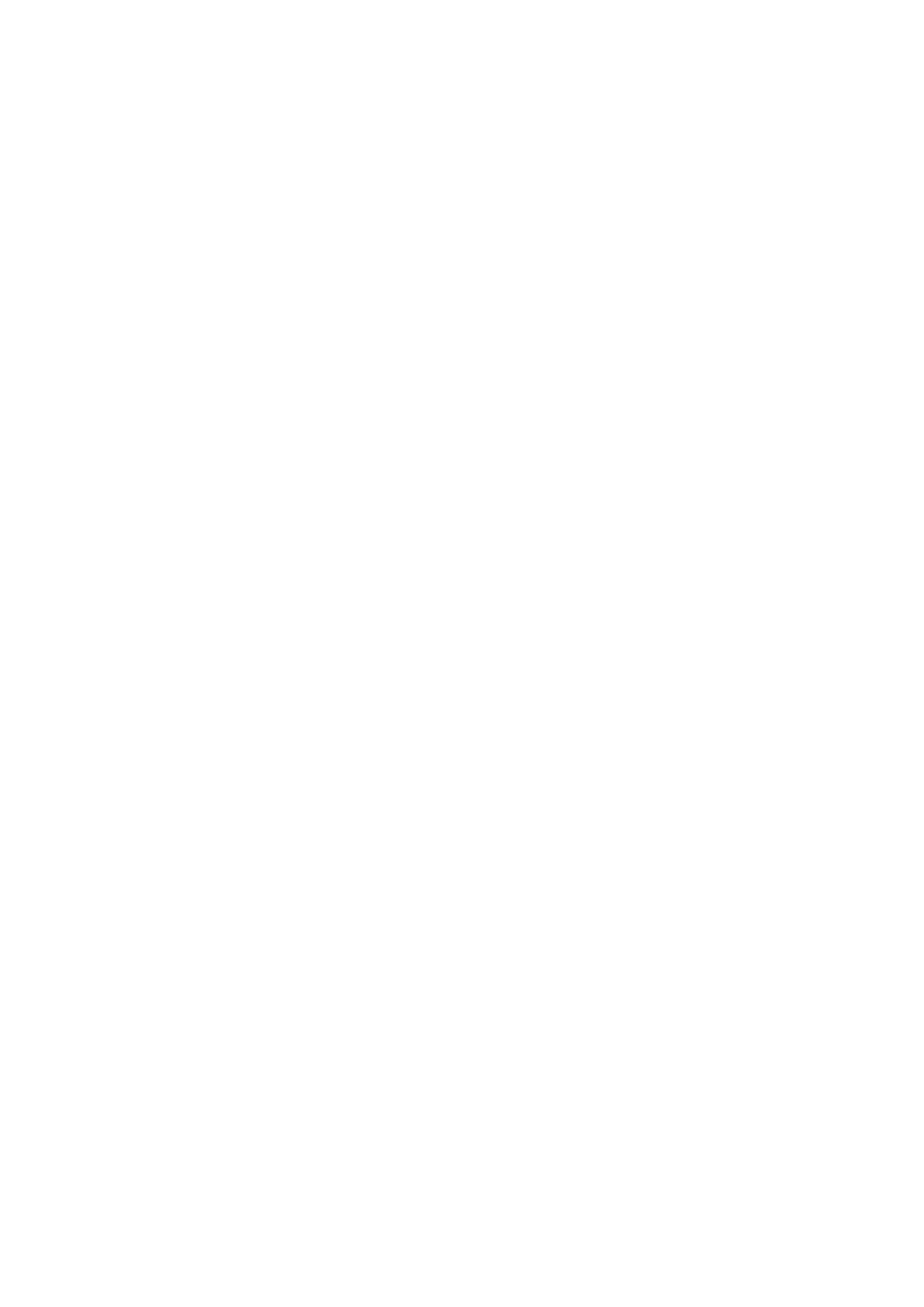# <span id="page-4-0"></span>Industrial Relations Research Centre Annual Report 2019

# **Director's Overview**

The Industrial Relations Research Centre (IRRC), founded in 1980, brings together research associates from inside and outside UNSW. We collaborate in conducting and diffusing research that contributes to policy and practice in fields such as the regulation of labour standards, workplace health and safety, workforce development, labour markets and in/equality and labour market policy implications of climate change.

I was on SSP Leave during Term 2, 2019, but continued to fulfil my role as Director on behalf of the IRRC during that period. As IRRC Director, apart from routine administration—including documentation and negotiations for renewal of visitor/honorary positions for IRRC associates, the main areas of my focus (and time) during 2019 were the following:

- 1. Preparing and writing the submissions to the ABDC for re-ranking *The Economic and Labour Relations Review (ELRR)* (see below);
- 2. Preparing and writing the research funding IRRC submission to Muswellbrook Shire Council (see below);
- 3. Organising and editing the *festschrift* for Michael Quinlan (published 2020 with 2021 date). The book has a number of chapters authored by IRRC associates and carries formal recognition of the IRRC in its publication details;
- 4. Co-writing and editing the IRRC-based submission from Prof. Piotr Żuk (University of Wrocław, Poland) for an EU-funded program: *Marie Skłodowska-Curie Actions Individual Fellowships* (see below).

# **Support from the UNSW Business School and School of Management**

The UNSW Business School, Sydney (the Faculty) hosts the IRRC, provides it with office accommodation (Quadrangle 1039) and with its office and CIT infrastructure and advice and support on governance. It also helps fund publication of *ELRR*. We are very grateful for all this support, particularly to a succession of Associate Deans, Research and their Business School Research Office colleagues. The School of Management (the School) also provides assistance and support, including through managing our financial accounts and our hiring of casual employees. We particularly thank the School's Manager, Ms Penny Mahoney, for all her assistance and support. The IRRC also continued to benefit from support from the School of Business, UNSW Canberra. We warmly thank its (now former) Head, Professor Michael O'Donnell—our Deputy Director.

During 2019, the Faculty contributed \$10,000, part of an incentive scheme to centres to submit their annual reports ahead of deadline. As well, it re-introduced its scheme of financially supporting the efforts of its faculty-based research centre directors. This scheme, administered through each centre's 'host school', bought out the hours equivalent to teaching one course—or one-third of a full teaching load. This was very welcome, assisting Directors with extra time available to do more than just administer their centres.

In my case, this Faculty funding arrived too late for me to reduce my teaching load (which was focused on Term 1). Consequently, the School made related funding for this scheme (\$10,000) available to the IRRC. Late in 2019, the School also provided an additional \$4,300 to support the IRRC's research needs. The IRRC has put all this funding, from the Faculty and the School, towards hiring more research assistance for our major projects, including production of *ELRR*. I would like to thank the Faculty and the School for all their funding and infrastructure support. It has enabled the ELRR to greatly expand its reach through social media—raising our impact—as well as increasing and speeding up the journal's throughput of manuscripts. This in turn, brought the IRRC more contacts and attention.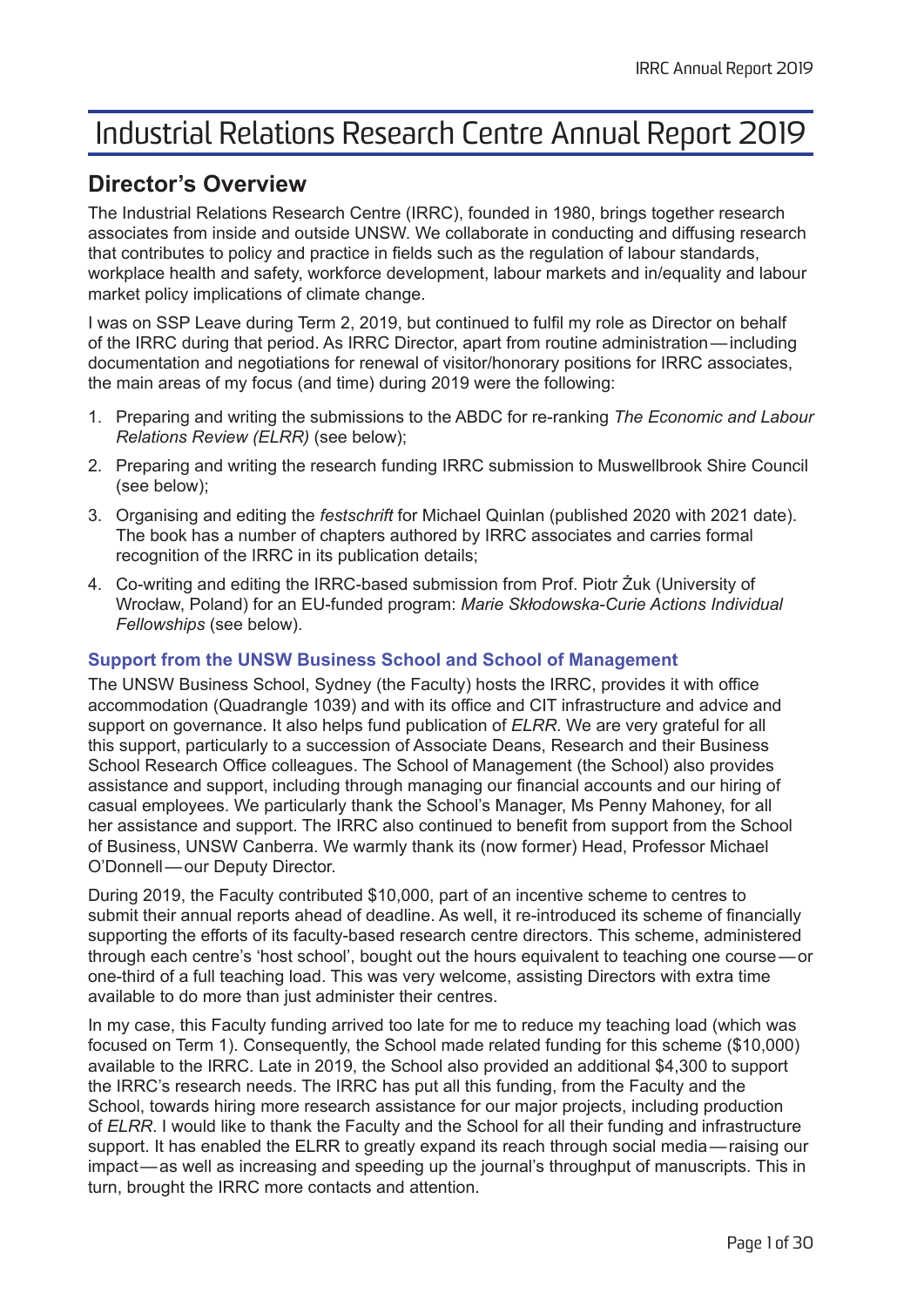# **IRRC Performance Highlights, 2019**

The IRRC functions to fulfil the Objectives it has adopted to fulfil its Mission (below) and the Key Performance Indicators (KPIs) set for it through periodic, formal reviews (normally triennial). The Business School conducted the most recent review, during November 2017. For that review, the Director developed a three-year strategic business case, subsequently ratified by the IRRC Steering Committee at its 13 November 2017 meeting. It included additional IRRC Objectives together with revised, expanded and more ambitious KPIs that reflected an expectation of continuing Faculty financial support for teaching relief for the Director.

During 2019, the IRRC once again met almost all of its KPIs adopted for 2018–20. The only area of under-achievement was KPI 5 (publishing book/s). Falling short on this reflects that many KPIs relate to 'lumpy' activities or outputs. The IRRC met all its other KPIs—in some cases, very abundantly. The same is true of non-KPI activity that nevertheless addresses IRRC Objectives.

For KPI 2 (industry-funded research projects), the main achievement was Hon. Associate Professor Anne Junor's second stage of her major gender pay-equity project for the Public Service Association of NSW and Professional Officers' Association of NSW (PSA/POA). Anne has donated all the funding received for this—\$36,300—to the IRRC. This amount is what remained after UNSW's Unisearch Expert Opinion Services took **35% tax** for having done little more than send out and then check a standard contract between the parties, and then receive the payment. Any reduction of that tax rate would have gone to the IRRC, as Anne intended. This tax take by Unisearch is particularly exorbitant given that:

- 1. Anne is not an employee of the university but holds an honorary position; largely works from home—she only has a desk, not office at IRRC—and works using computers and printer paid for by the IRRC;
- 2. Anne is not taking any income from the grant but is donating it to the IRRC (and hence UNSW, anyway).

To avoid this sort of exorbitant internal taxation, a number of IRRC associates have, in recent years, contracted privately for research consultancies, rather than putting those projects through the IRRC (and hence UNSW) where they would count to our mutual benefit. This is a policy area that needs urgent review or we as IRRC and UNSW risk missing out on valuable—in all senses—industry-funded research.

At the IRRC, we particularly focus on seeking industry-funded research, whether through contract consultancies or ARC Linkage Grants, and not just because these are our main sources of both operational and research-related funding. Well-chosen and high-quality industry-funded contract research projects allow IRRC researchers to influence major policy debates, including at the highest levels, in ways that directly meet our mission and KPIs.

Thus, while the IRRC is a non-party political organisation, we were pleased to note that the Australian Labor Party went to the May 2019 federal election with at least two policies clearly based, in part, on IRRC research reports, and with their spokespeople having explicitly referenced our reports:

- 1. Aviation industry maintenance skills and training (Junor and Hampson)
- 2. Just Transition for coal power communities (Sheldon, Junankar and Pontello di Rosa)

In terms of the IRRC's formal mission and values (see below), the most important and meaningful achievement during 2019 came from **Anne Junor**'s expert witness work on behalf of the PSA/POA. This was crucial in determining that the outcome become a milestone (gender) pay equity case before the Industrial Relations Commission of NSW (more detail under KPI 9). The PSA/POA represented their members working as school-based administrative and support staff for the NSW Department of Education. Anne's enormously detailed and thorough work was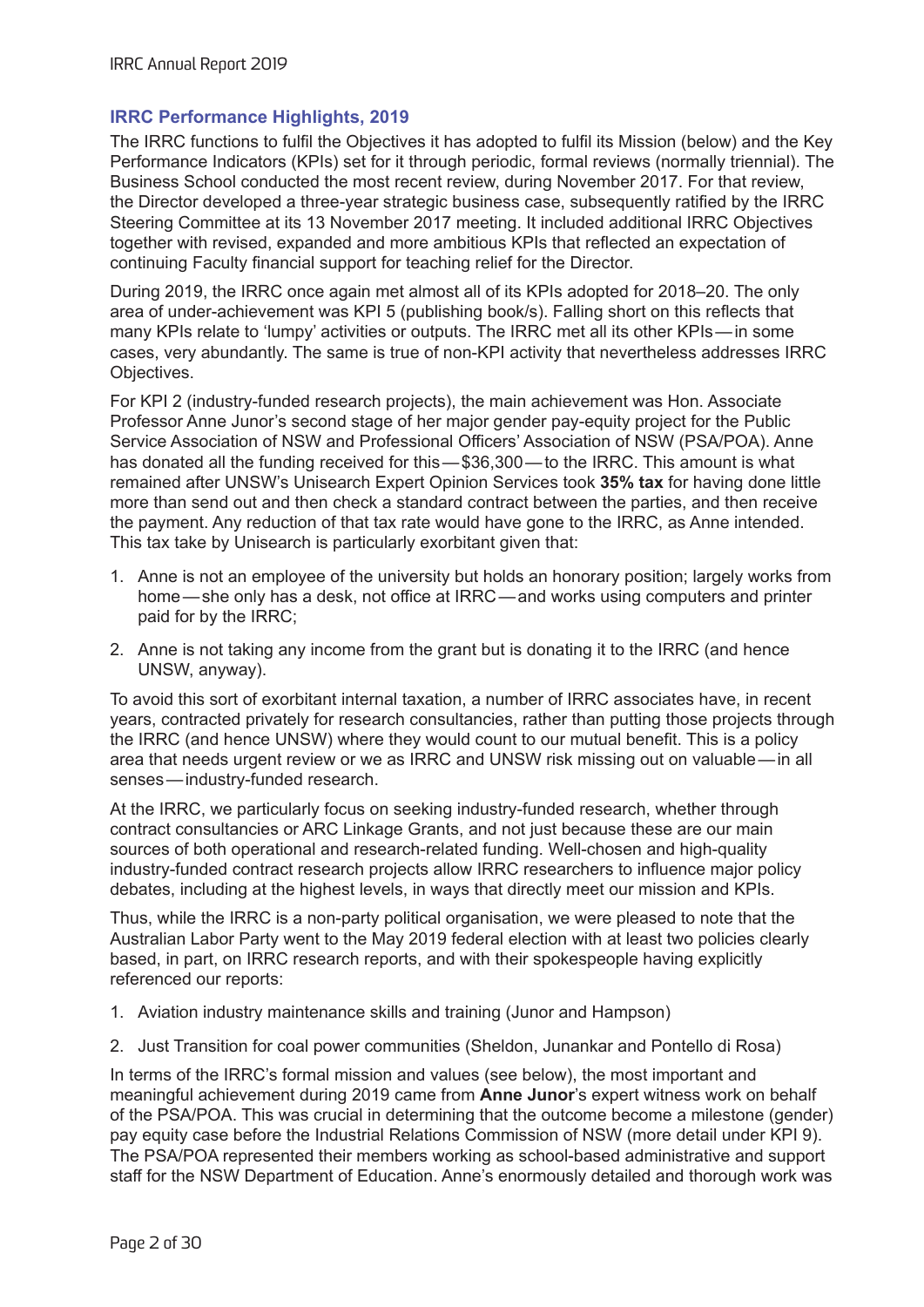pivotal in the unfolding and outcome of the case. Anne's submission was highly influential in the Department of Education's decision to settle the case by agreement with the PSA/POA. Signed on 13 September 2019, *the agreement applies to 17,500 staff, 94% of whom are women*. Of the overall phased-in pay increase of up to 19%, the first 11%, backdated to 1 July 2019, was a pay-equity increase.

Anne's work here and the result obtained profoundly and powerfully express, in practical terms, the core of the IRRC's mission, and also the UNSW's focus on in/equality under its 2025 Strategy and as one of its Grand Challenges.

An increasingly international journal, the *ELRR* includes and bridges economic, social and labour market policy research. In 2019, *ELRR* was in its 30<sup>th</sup> year. Sage Publishing Ltd published the journal on behalf of, and with funding support from, the UNSW Business School. Over the last few years, the journal's editorial team, led by Anne Junor, has made substantial progress in elevating its quality, status, reach and impacts. Indeed, the recently-released CiteScore for 2019 was 2.09 and appears to be rising. They deserve warm congratulations. We provide more detail below under KPI 4.

# **Forthcoming UNSW Review of Centres and Institutes, 2020**

The Business School will review our centre during 2020 as part of the new UNSW-wide program of 3-yearly reviews. Due to the COVID-19 crisis, the review process will take place in Q4. In the meantime, as per Ms Toni Hodge from the Business School Research Office, 'The faculty's recommendation that IRRC be **reviewed with a view to renewal** has been endorsed by the Division of Research.'

# **Personnel**

At the end of 2018, Professor Daryll Hull (Macquarie University) stepped down from the IRRC Steering Committee after more than 15 years of providing strong, active support for the Centre and its mission. The IRRC is much indebted to Daryll for his very practical support, particularly when he helped ensure the Centre's survival during difficult times more than a decade ago. We look forward to collaborating with him and our sibling centre at Macquarie University where he is a director.

In early 2019, we welcomed Professor Andrew Pendleton, the new HOS, School of Management, to replace Professor Karin Sanders on the Steering Committee. We thanked Karin for all her work for the IRRC and, in particular, her very energetic and generous support for a series of highly productive joint initiatives between the School and the IRRC.

We thank Professor Richard Dunford for chairing our Steering Committee meetings during 2019, first as Acting Associate Dean, Research, and then standing in for the new ADR, Professor Frederik Anseel, whom we look forward to welcoming to our Steering Committee meetings.

In early 2019, we were saddened to hear of the death of one of the IRRC's founders, Dr Bill Ford. Bill was a much loved and very influential figure in industrial relations, organisational behaviour and labour market policy as a researcher, teacher, consultant, policy maker, consultant and practitioner.

In September, our field lost another of its giants, Emeritus Professor Joseph Ezra Isaac AO (1922–2019). Joe was not only an eminent labour economics and industrial relations academic, he also served for some years as Deputy President of the Australian Conciliation and Arbitration Commission as well on a number of international bodies and missions. He continued to work (including publishing!), inspire and to share his gifts to his final days, including as the *ELRR*'s patron. The *ELRR* carried a substantial obituary for him in its March 2020 number.

I thank all those whose work and support have helped the IRRC during 2019,

# *Peter Sheldon*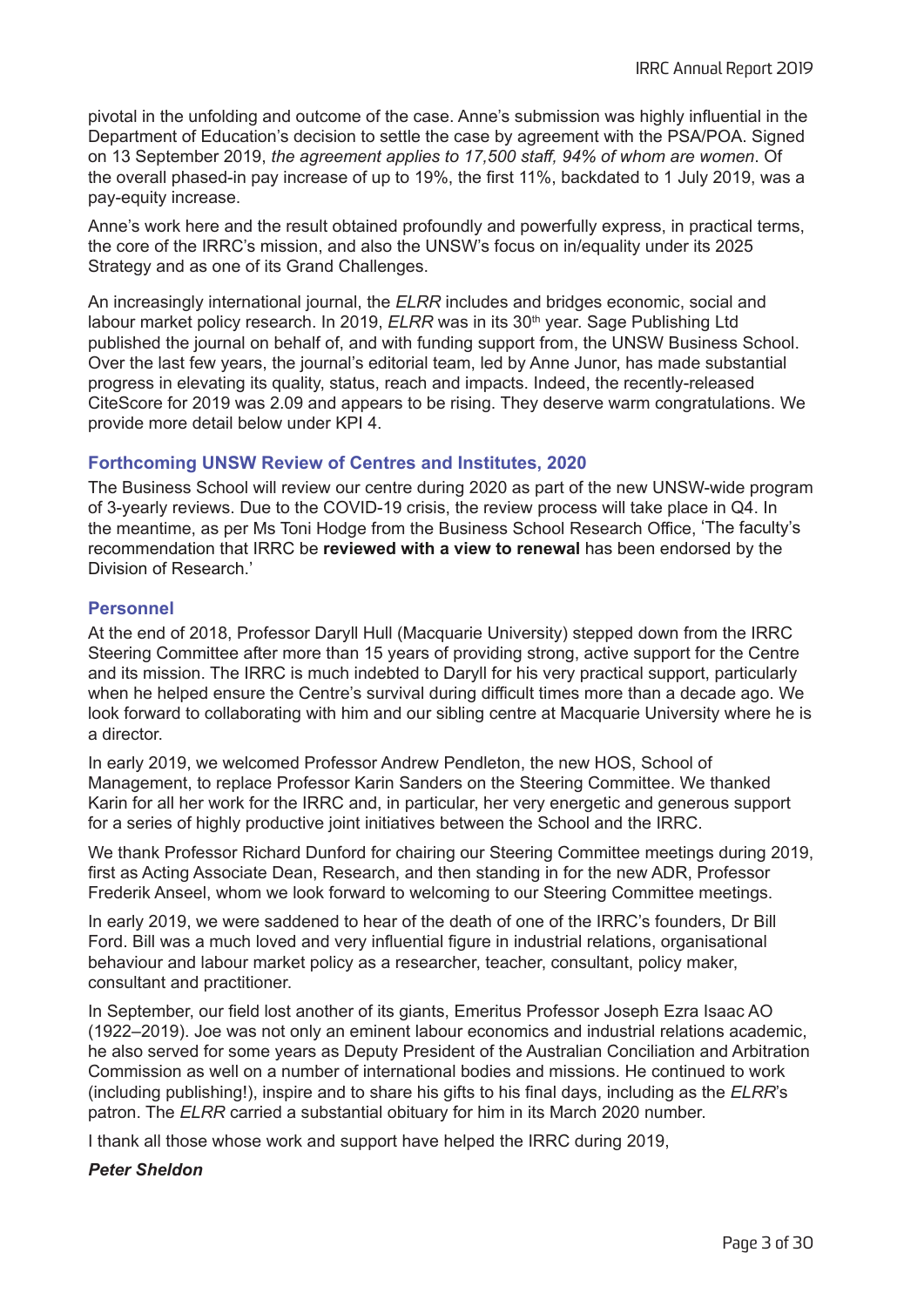# **Our mission**

The aim of the IRRC is to promote research on work, labour markets and industrial relations that will contribute to productive, satisfying and fair work arrangements.

# **Our values**

We are committed to:

- Sponsoring rigorous, independent, evidence-based research that is creative and original;
- Acting in the public interest, through ethical research, open communication and accountability.

# **Objectives for 2019 and beyond**

The IRRC Steering Committee, at its 13 November 2017 meeting, re-confirmed its existing Objectives—numbered 1 to 7 (below)—from the 2013–2016 triennium. At that meeting, the Steering Committee also adopted another three objectives for 2018–2020—numbered 8 to 10 (below):

- *Objective 1*: To promote better understanding of labour markets and industrial relations
- *Objective 2*: To promote safe, engaged, productive and fair workplaces
- *Objective 3*: To encourage the recognition, development and utilisation of skills
- *Objective 4*: To continue to build the impact of *The Economic and Labour Relations Review*
- *Objective 5*: To engage with industry, community and government in the production and dissemination of research
- *Objective 6*: To build our working relationships and international outreach
- *Objective 7*: To help develop emerging scholars
- *Objective 8*: To further UNSW Strategy 2025, particularly the pillars of Engagement and Impact
- *Objective 9*: To address UNSW Grand Challenges, particularly Inequality and Climate **Change**
- *Objective 10*: To collaborate with and bring together, in shared projects, colleagues and academic units across the UNSW in pursuit of the other objectives, reflecting the UNSW 2025 Strategy's emphasis on *interdisciplinary research and collaborations*.

During 2019, the IRRC pursued these objectives (including new ones, 8–10) through:

- Seeking and carrying out individual and team research projects, whether funded by competitive grants or industry contracts
- Publication of the findings of this research in scientific journals and books
- Dissemination of research results to the wider community through media releases/social media, seminars/conferences, keynote addresses, industry forums, consultancies and reports
- Provision of human resource practitioner materials such as job analysis data
- Provision of the infrastructure and staffing for publishing *The Economic and Labour Relations Review (ELRR)*, which continues as the IRRC's single largest project.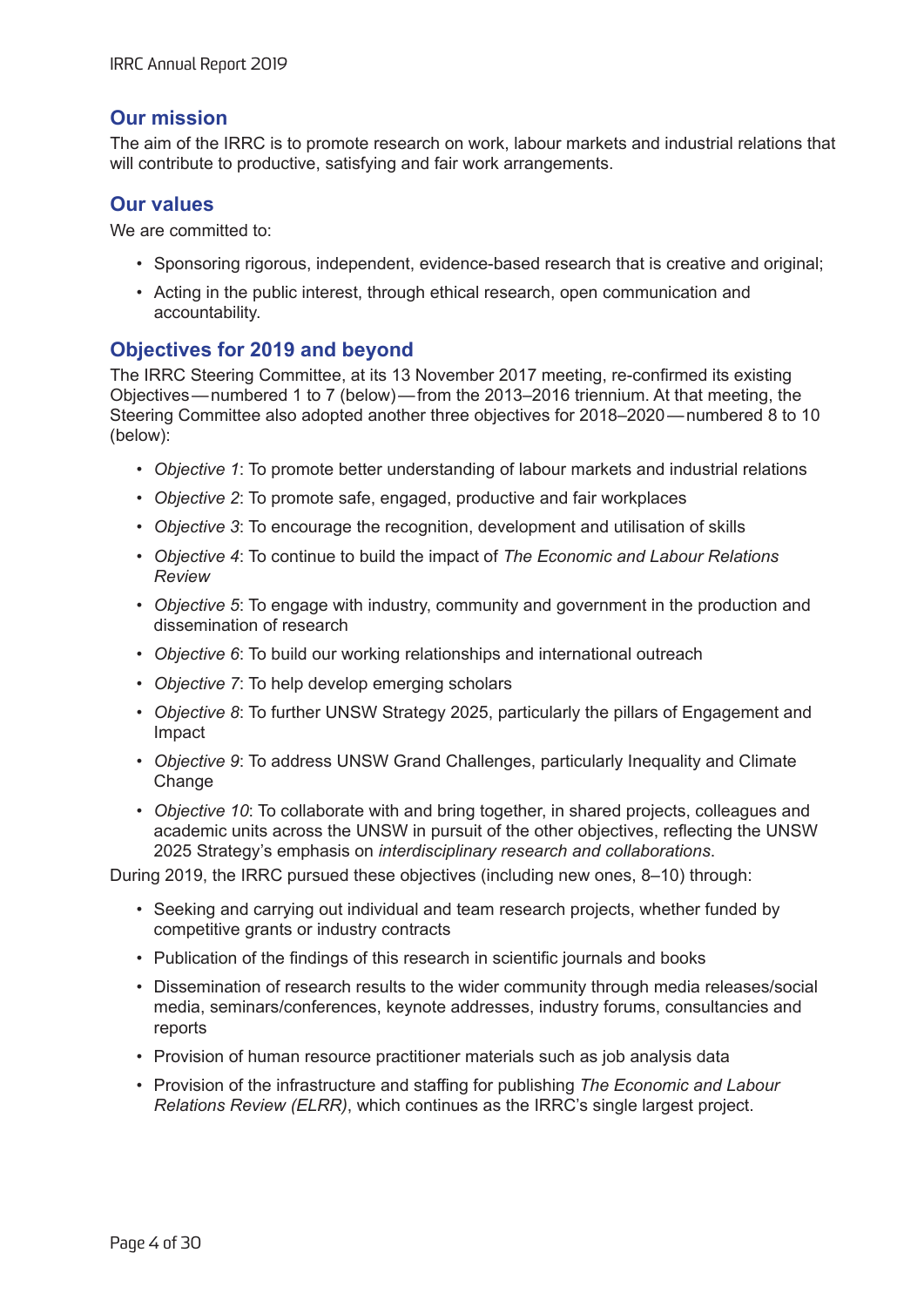# **IRRC Governance in 2019**

*Presiding faculty*: UNSW Business School *Patron*: Professor Emeritus John Niland AC *Acting Chair*: Professor Richard Dunford, Associate Dean, UNSW Business School *Director*: Professor Peter Sheldon, School of Management, UNSW *Deputy Director*: Professor Michael O'Donnell, Head of School of Business, UNSW Canberra

# **Steering committee**

Chair, Director and Deputy Director, plus: Professor Andrew Pendleton, as Head of School of Management, UNSW Professor Emeritus Michael Quinlan, School of Management, UNSW (Honorary) Associate Professor Anne Junor, IRRC Associate Professor Peter Kriesler, School of Economics, UNSW Associate Professor Sharron O'Neill, School of Business, UNSW Canberra Dr Sue Williamson, School of Business, UNSW Canberra

# **IRRC Associates 2019**

IRRC Associates are suitably qualified academic researchers who research in areas relevant to the Centre's objectives and who, on the basis of their past publications and current interests, can contribute to the IRRC's mission and objectives.

- Associates may join the IRRC by invitation or application, following endorsement of the Steering Committee, normally for a three-year period
- Associates may be appointed to the IRRC in an honorary capacity from inside UNSW or in a Visiting capacity from another Australian University
- Associates who are retired academics may be appointed in an Honorary capacity
- Overseas associates may be appointed in a Visiting capacity
- All appointments from outside UNSW are approved by the Dean, UNSW Business School, and appointments at Level D and E require additional approval of the Director, Human Resources, UNSW.

# **Honorary and Visiting Associates located in the IRRC office**

Dr Neil Hart (Honorary Senior Lecturer, appointment renewed for three years: January 2020 to 31 December 2022)

Dr Burçin Hatipoğlu, a visiting scholar at UNSW Canberra, on leave from Boğaziçi Universitya, Istanbul, Turkey (joined during 2019. Term:14 March 2019 to 1 March 2021)

Honorary Professor P.N. (Raja) Junankar (renewed 30/6/2018 until 20 May 2021 via UNSW Canberra); Emeritus Professor, Western Sydney University, Research Fellow, IZA

Honorary Associate Professor Anne Junor (renewed May 2018 to 31 December 2020).

# **Associates located in UNSW Business School, UNSW**

Professor Peter Sheldon, School of Management, Director Professor Emeritus Michael Quinlan, School of Management Professor Nick Wailes, Deputy Dean, Director AGSM Associate Professor Hugh Bainbridge, School of Management Associate Professor Peter Kriesler, School of Economics Dr Louise Fitzgerald, Management/Education Development Unit Dr Sarah Gregson, School of Management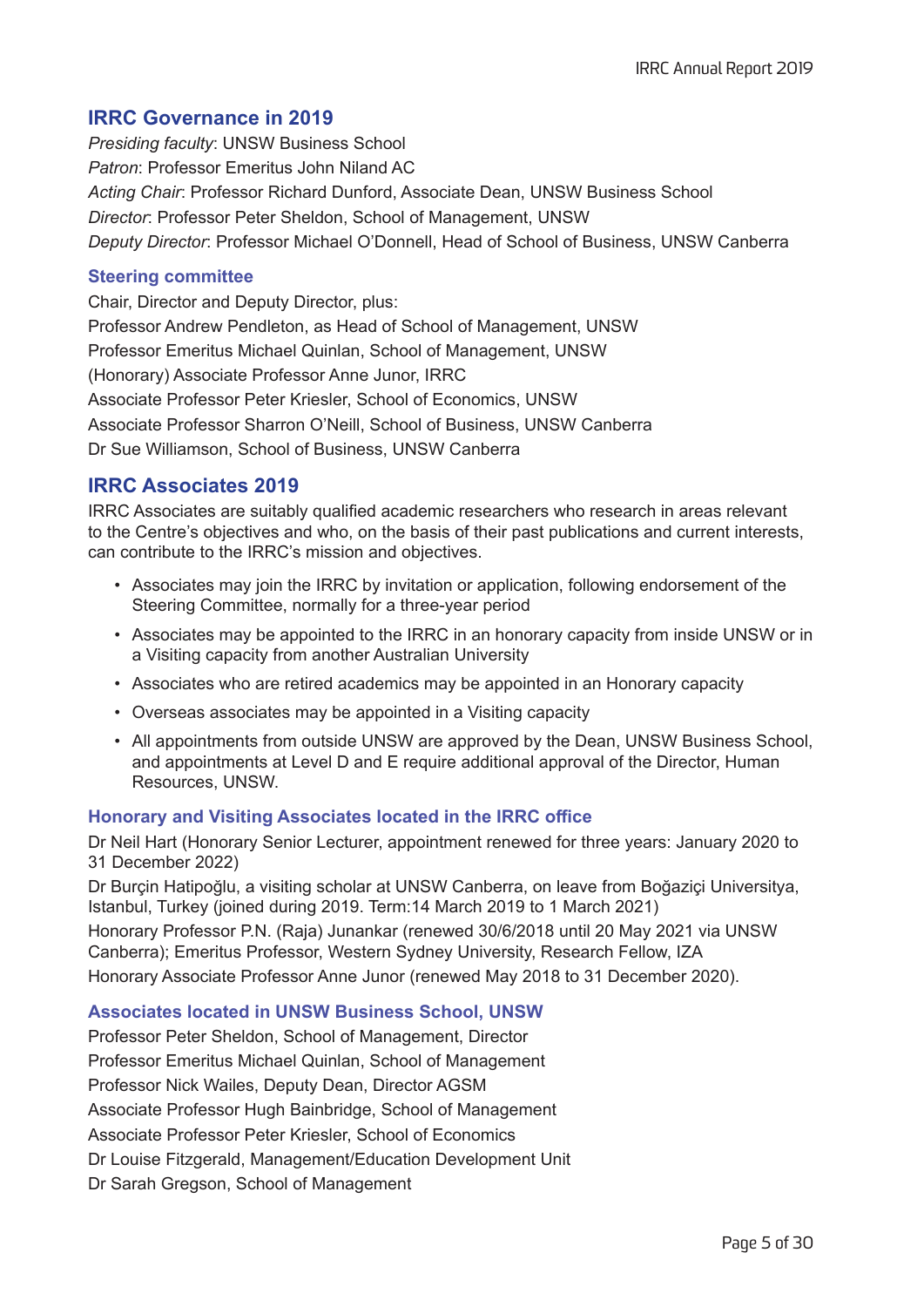# Dr Janis Wardrop, School of Management

Dr Tracy Wilcox, School of Management/Academic Director, Postgraduate Programs

# **Associates located in School of Business, UNSW Canberra**

Professor Michael O'Donnell, Head, School of Business, UNSW Canberra Associate Professor Sharron O'Neill, School of Business, UNSW Canberra Dr Sue Williamson, School of Business, UNSW Canberra

# **Located in the Faculty of Arts and Social Sciences**

Professor Antony Zwi, School of Social Sciences

# **External Associates during 2019**

Dr Maria Agaliotis University of Tasmania (Sydney); formerly Faculty of Medicine, UNSW (Honorary) Professor Ian Hampson, Macquarie University; formerly School of Management, UNSW Associate Professor Sunghoon Kim, University of Sydney; until April 2019, School of Management, UNSW Professor Elisabetta Magnani, Head, Department of Economics, Macquarie University (Honorary) Professor Jocelyn Pixley, Macquarie University Professor David Walters, Cardiff University, Wales Professor In Jun, Head, School of Management, Yeungnam University, Republic of Korea Dr Elsa Underhill, Deakin University, Australia

# **Research Assistants (casually employed)**

Dr Tanya Carney Ms Natasha Heenan Ms Anna Sturman

# **Professional and Technical Staff**

Mr Jason Antony, (casual) Administrative Assistant and ELRR Editorial Administration Dr Michael Peters, (casual) ELRR Editorial Administration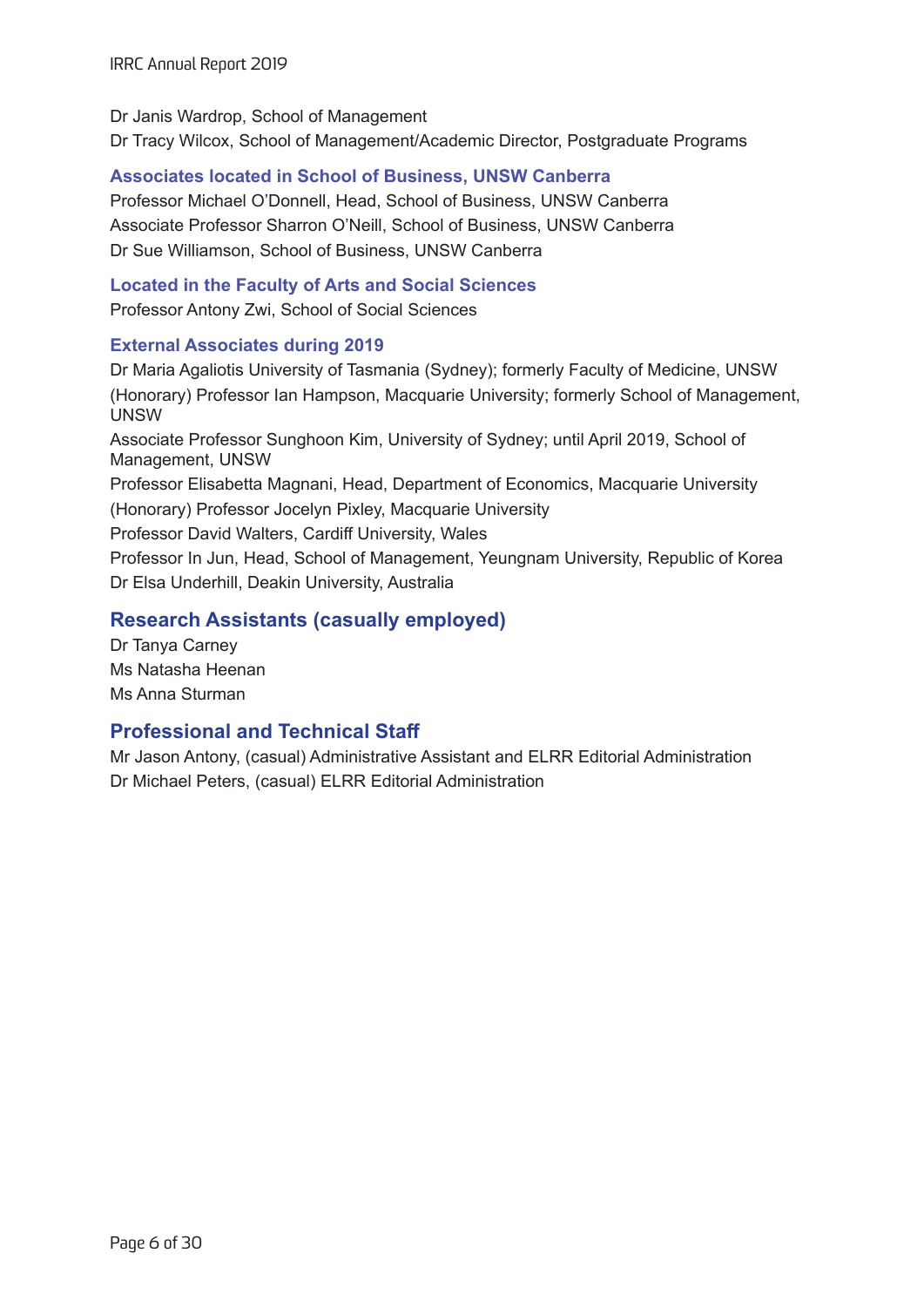# <span id="page-10-0"></span>**IRRC KPIs for the 2018–2020 triennium**

- KPI 1: Apply for/secure one major competitive research grant *each year* (eg ARC Linkage) relevant to IRRC research goals/expertise. KPI fully met (see below)
- KPI 2: Apply for/secure one industry-funded research project *each year* (including from eg NGOs, unions, employer associations) relevant to IRRC research goals/expertise. KPI fully met
- KPI 3: Complete/make substantial progress towards completing at least one existing large competitive grant-funded project relevant to IRRC research goals/expertise. KPI fully met
- KPI 4: Publish four issues of the journal, *Economic and Labour Relations Review*, per year (12 over the planning cycle). KPI fully met
- KPI 5: Publish three (by-lined) books (research monographs) with a reputable international publisher (one in next 12 months). KPI not met for 2019
- KPI 6: Publish 15 (by-lined) articles in scientific journals, ranked A and above (5 in next 12 months). KPI fully met
- KPI 7: Deliver at least 18 (by-lined) presentations at conferences/public forums (5 in next 12 months). KPI fully met
- KPI 8: Run at least one event/conference *per year* relevant to IRRC research goals/ expertise. KPI fully met
- KPI 9: Provide submissions to or serve on at least two government advisory bodies relevant to IRRC. KPI fully met
- KPI 10: Network with overseas researchers in terms of collaborative projects, arranging at least two presentations/visits at the centre (1 in next 12 months). KPI fully met
- KPI 11: Maintain an active presence through expert comment and discussion in media Outlets. KPI fully met

# **The IRRC's 2019 performance relative to KPIs (and Objectives) for 2018–2020**

# **KPI 1: Apply for/secure one major competitive research grant each year (eg ARC Linkage) relevant to IRRC research goals/expertise.**

**On behalf of the IRRC, Peter Sheldon** contributed to the application from **Prof. Piotr Żuk** (University of Wrocław, Poland), a leading sociologist and public policy figure in Poland and substantial contributor to *ELRR*. The target was an EU-funded program: *Marie Skłodowska-Curie Actions Individual Fellowships*.

Piotr's proposed project was: 'Global responsibility and national particularism: comparative analysis of right-wing populisms in the context of socio-economic challenges in Poland, Australia and Denmark.' This sits within the IRRC's remit. In early 2020, we received notice that the application was unsuccessful.

Gaining the grant would have brought Prof. Żuk to the IRRC premises full-time for two years, for which he would have applied for visitor status. It would be have also brought substantial additional funding directly to the IRRC for those two years. The IRRC would have been a Partner Organisation to the Fund and Peter Sheldon, the official Supervisor.

**2020–2022 ARC Linkage Grant** Conviction Politics: The convict roots of Australian democracy, with Professor Tony Moore, Professor Hamish Maxwell-Stewart, **Emeritus Professor Michael Quinlan** et al., \$757,205.

# **KPI 1: fully met.**

*This activity contributed to all IRRC Objectives except no. 4 (ELRR).*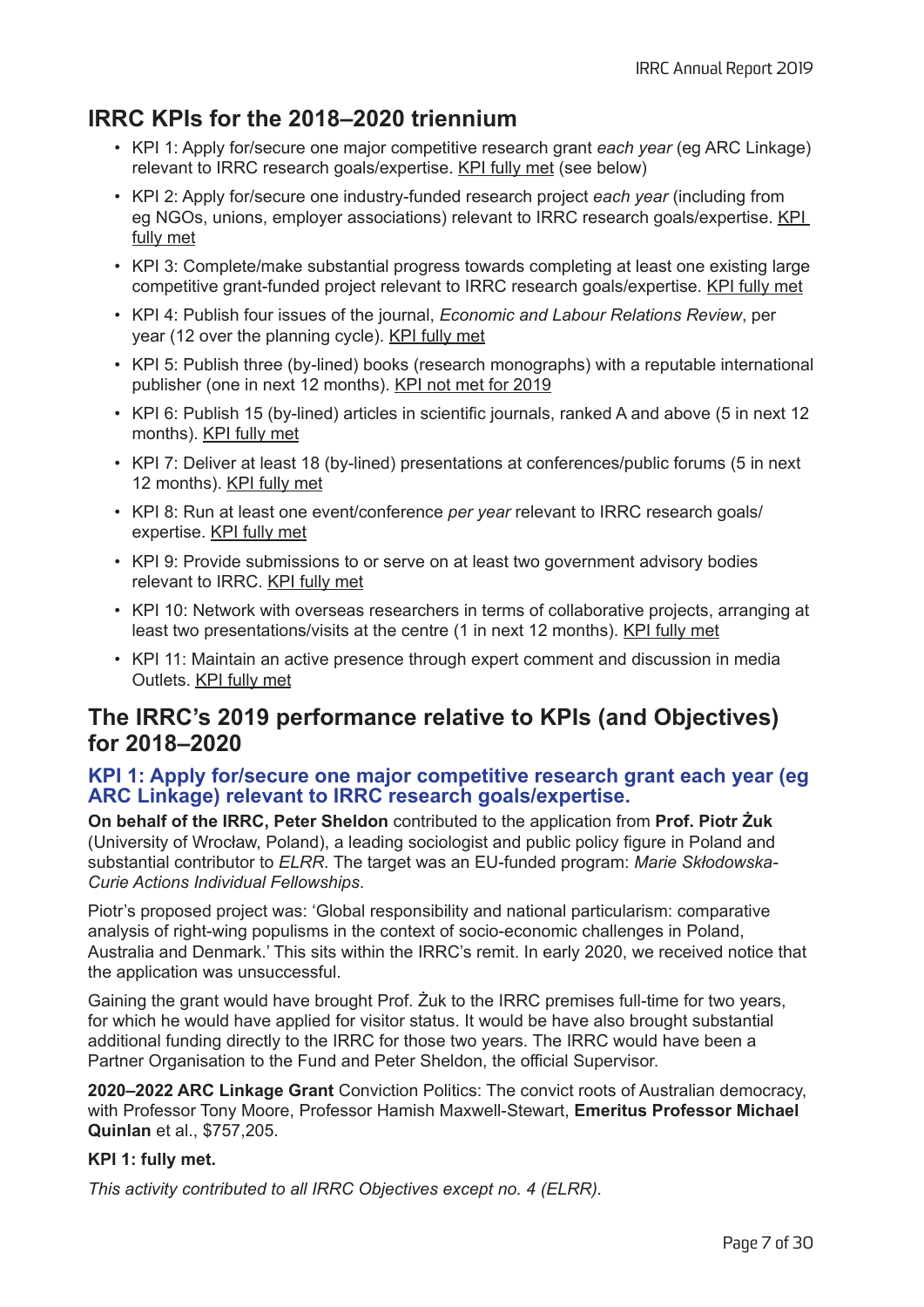# **KPI 2: Apply for/secure one industry-funded research project** *each year* **(including from eg NGOs, unions, employer associations) relevant to IRRC research goals/ expertise**

#### **\* Anne Junor: Matter 262: PSA/POA Pay Equity case: Crown Employees (School Administrative and Support Staff) Award—Application for an award variation**

The direct client was McNally Jones Staff (legal firm) and Unisearch Expert Opinion Services managed it on behalf of UNSW. Account PS37352.

For this project, Anne had been originally contracted in late 2017 by law firm McNally Jones Staff on behalf of the PSA/POA. Her then brief had been to develop a methodology for a new application of (her and Ian Hampson's) Spotlight Skills Recognition Tool in order to systematically document the under-recognition and under-valuation of the skills, effort and responsibility of NSW public school Administrative and Support Staff (School Administrative Managers and Officers, Aboriginal Education Officers, and Learning Support Officers)—categories represented by the PSA/POA.

The *initial* research project, finalised in September 2018, had resulted in a substantial Expert Witness report lodged in the Industrial Relations Commission of NSW in September 2018. This report also forms the basis of a new suite of theoretical publications.

**In 2019**, McNally Jones Staff re-engaged Anne to prepare a further Expert Witness statement, responding to the statements of 41 Department of Education and PSA/POA witnesses, and also to advise on the wording of new duty statements and classification descriptors. The resulting report and its impact is discussed under KPI 9 below.

Total fees to IRRC \$36,300. Expert Evidence (33 days).

We are deeply indebted to Anne for contributing to help sustain the IRRC's financial stability.

# **Sharron O'Neill WHS Measurement—Developing a Short Form Guide for Industry, NSW Government \$26,900**

# **Peter Sheldon (LCI) et al./IRRC: Identifying measures of success for a global bestpractice thermal coal mine and thermal coal-fired power station closure**

In response to an invitation to tender from Muswellbrook Shire Council (Hunter Valley), the IRRC forwarded a fully-developed, multidisciplinary application/proposal (2 December 2019), for a research consultancy related to Just Transition for Muswellbrook Shire Council. The context regarded AGL's planned closure of the Liddell power station in 2023.

CIs: (LCI) developed the proposal/application. Other CIs: **Raja Junankar**, **Hugh Bainbridge**, **Peter Sheldon**, and Prof. Gavin Schwarz (School of Management). All but Gavin are also IRRC associates. Funding requested: \$38,700.

We were shortlisted and interviewed by phone—with representatives from the Shire Council, federal government and AGL on the selection committee. Although complimented on our application, it was unsuccessful.

# **KPI 2: fully met.**

*This activity contributed to all IRRC Objectives except no. 4 (ELRR) and 7 (emerging scholars).*

# **KPI 3: Complete/make substantial progress towards completing at least one existing large competitive grant-funded project**

# **Anne Junor**

**\* SP16-5285 (\$277,000)**, Office of Learning and Teaching Strategic Priority Commissioned Grant: 'Scholarly teaching fellows as a new category of employment in Australian universities: impacts and prospects for teaching and learning' (Based at UTS).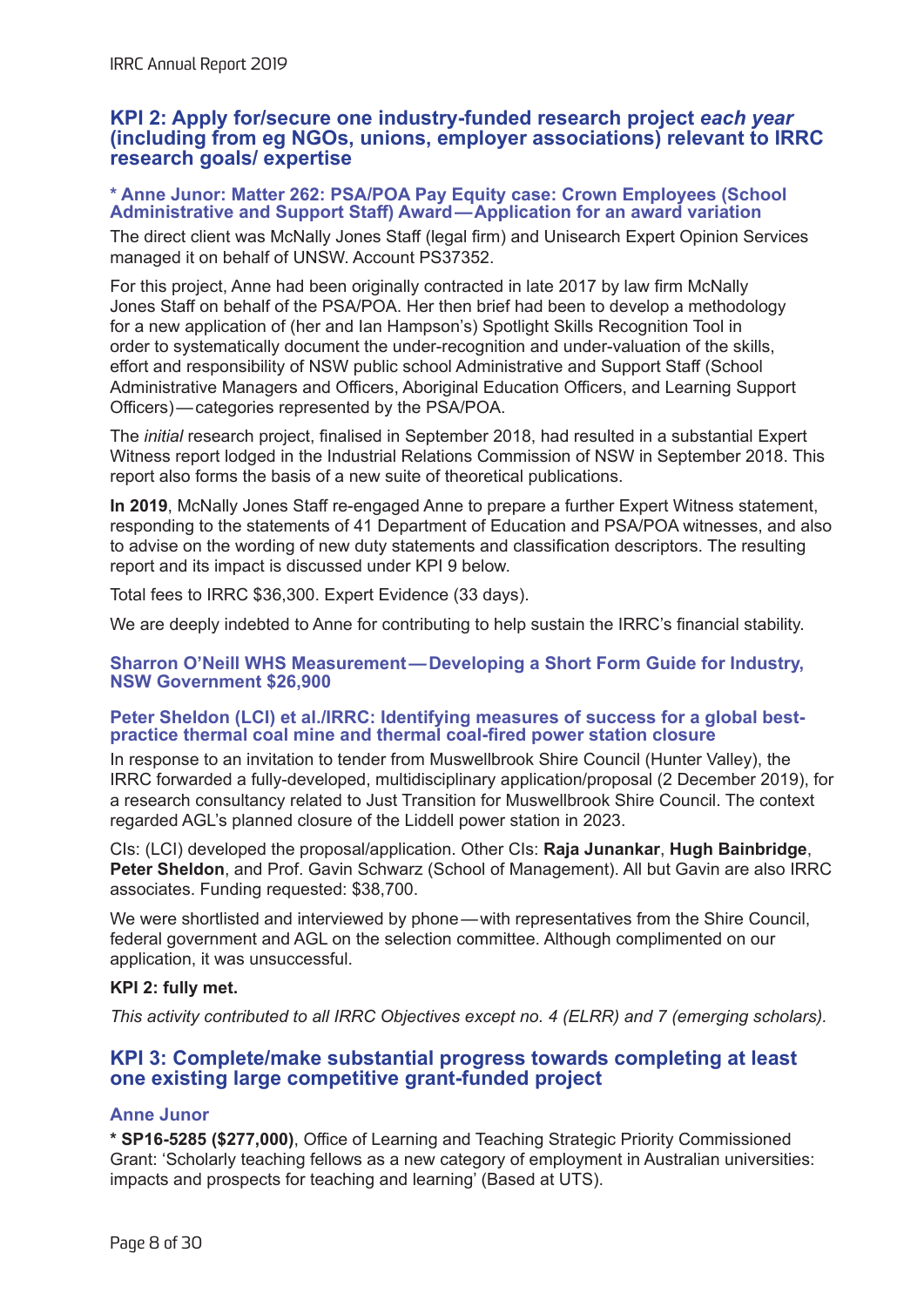During 2019, **Anne Junor (CI)** was engaged in finalising this two-year, UTS-based research project. Anne is a co-author of the project's report: Goodman et al., 2019, *Scholarly Teaching Fellows as a new category of employment in Australian Universities*, Australian Governments (DET), March.

Anne contributed to the conducting of over 80 interviews with university managers and scholarly teaching fellows, as well as to numerical data analysis, and to writing both the resultant report and related publications.

Lead institution: UTS. Partner institutions: Griffith University, **UNSW**, and the University of Canberra.

Project Leader: James Goodman. Other team members: Keiko Yasukawa, **Anne Junor**, Dr Kaye Broadbent, Glenda Strachan, Tony Brown and Nour Dados.

**Anne Junor** also completed her two-stage PSA/POA project this year (see KPI 2 above and KPI9 below).

# **KPI 3: fully met.**

*This activity contributed to all IRRC Objectives except no. 4 (ELRR) and 7 (emerging scholars).*

# **KPI 4: Publish four issues of the journal** *The Economic and Labour Relations Review (ELRR)* **per year**

During 2019, *ELRR* continued to be published quarterly (and in a timely way) by Sage Publishing Ltd. (UK).

*ELRR* brings together research in economics and labour relations through a multi-disciplinary approach to policy questions. It publishes research that critically assesses dominant policy orthodoxies, as well as alternative models, thereby facilitating informed debate. The journal particularly encourages articles that take a critical approach to neoliberalism, that adopt a post-Keynesian (heterodox) approach to economics, or that explore rights-, equality- or justice-based approaches to labour relations and social policy.

In 2019, the IRRC continued to carry administrative responsibility for the journal. The IRRC also provided academic leadership and administrative support via the honorary appointments of editor-in-chief, **Anne Junor**, executive editor, **Raja Junankar**, and book review editor, **Neil Hart**. *ELRR* is also the journal of the Australian Society of Heterodox Economists, whose Director is IRRC Associate and Steering Committee member, **Peter Kriesler**.

The School of Business UNSW Canberra also contributed academic leadership and administrative support via the honorary appointments of co-editor in chief Anne Holmes and executive editor Anis Chowdhury.

As *ELRR* Executive Editors or members of its Editorial Committee, other IRRC Associates—P Sheldon, M Quinlan, P Kriesler, E Magnani, M O'Donnell and I Hampson—collaborated with colleagues from several UNSW schools, faculties and centres: M Johnson and M Peters (FASS); P Saunders, B Bradbury and Y Naidoo (Social Policy Research Centre), GC Harcourt, J Nevile and T Harcourt (Economics); M. O'Donnell, S. O'Neill and S. Williamson (School of Business, UNSW Canberra).

The journal had (and has) a growing pipeline of articles published ahead of print on the Sage Online First website. In addition, Sage published (on-line) past articles, grouped under topical themes, as 'Editor's Choice' collections.

The following new members were welcomed to the ELRR Advisory Board during 2019: Paul Finkelman, President, Gratz College, USA; Zuzana Brixiova, Technical University, Ostrava, Czech Republic/Capetown University; Anthony Morven Gould, Laval University, Montreal.

The following new members were added to the ELRR Editorial Board: Al Rainnie, UniSA; George Lafferty, WSU; Scott Fitzgerald, Curtin; Astghik Mavisakalyan, Curtin; Kristin van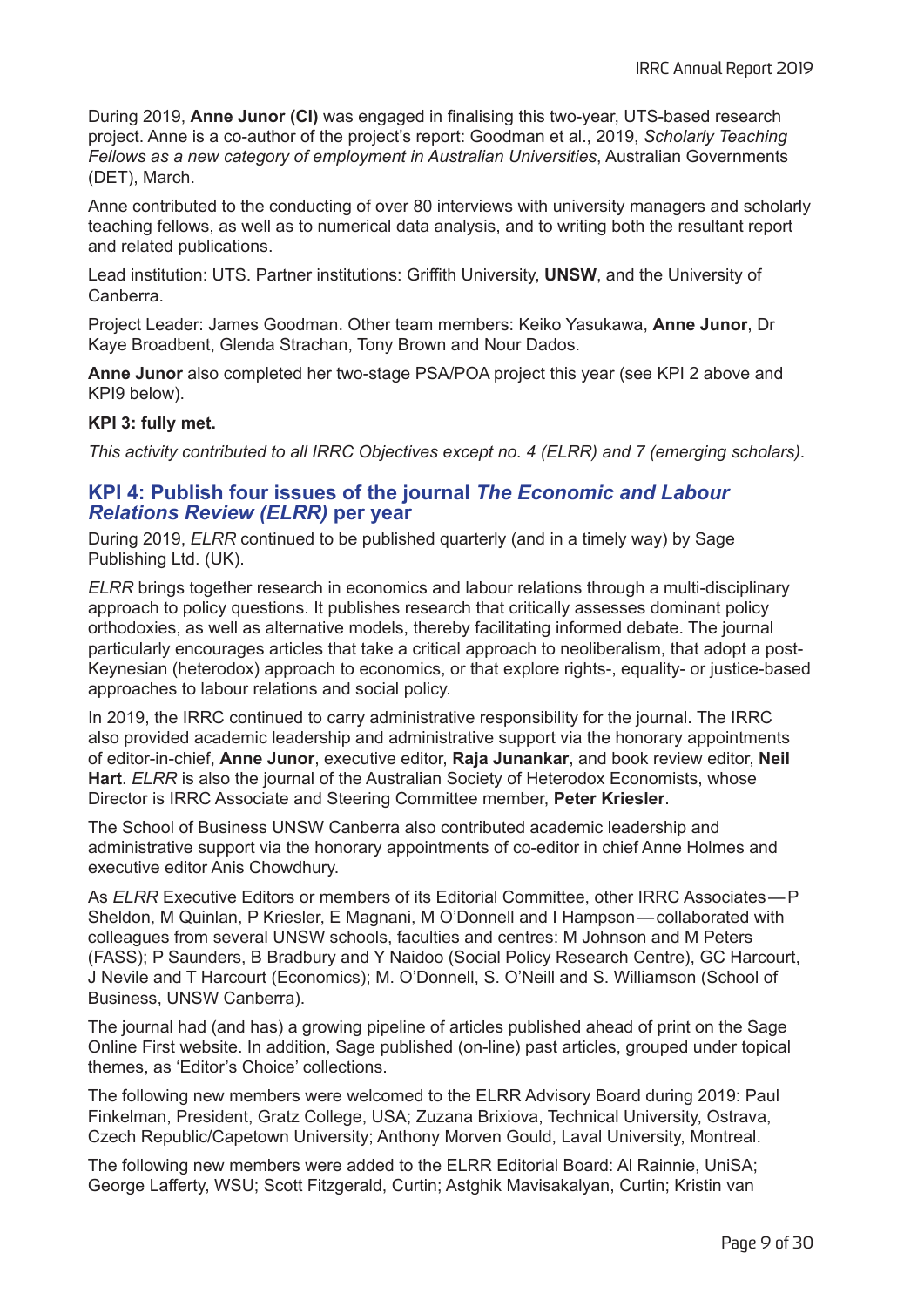Barneveld, UTS; Diana Kelly, Wollongong; Yiqiong Li, School of Business, UQ; Sharron O'Neill, School of Business, UNSW Canberra.

The following sub-committees continued to operate to support the Editorial Committee:

- Methodology screening (Bruce Bradbury and Raja Junankar, UNSW; Dr Antonio Rodriguez Andres, Technical University of Ostrava, Czech Republic; Dr Astghik Mavisakalyan, Curtin Business School)
- Finance and operations (Peter Sheldon)
- Publicity and social media (Michael Johnson, Michael Peters)
- Special Issues (GC Harcourt, Raja Junankar, Michael Quinlan, UNSW)
- Book reviews and obituaries (GC Harcourt, N Hart, UNSW; N Ebert, Macquarie)

Challenges accepted by the journal included compliance with Sage's espoused policy of inclusiveness and our own social justice goals mean not rejecting a deserving MS just on language grounds. This nevertheless entails a heavy editorial workload. The breadth of submissions generated not only considerable editorial work in supporting emerging scholars, for example from Eastern Europe and the Global South, but at a risk of limiting citations.

# **ELRR publication highlights of 2019**

The four issues for 2019 included the following:

# *Volume 30(1) March—Symposia: Post-Crisis Rebuilding: Job Quality, Job Security and the Law*

- Can progressive macroeconomic policy address growth and employment while reducing inequality in South Africa?—Vishnu Padayachee
- (Re)making labour markets and economic crises: The case of Ireland—Enda Murphy, Julien Mercille
- Work conditions and financial difficulties in post-crisis Europe: Utility versus quality of working life—Helena Lopes, Sérgio Lagoa, Ana C Santos
- Do emigrants' remittances cause Dutch disease? A developing countries case study—Burçak Polat, Antonio Rodríguez Andrés
- The changing role of the nation-state and regulation: Workplace bullying legislation in The Netherlands—Premilla D'Cruz, Roelie Mulder, Ernesto Noronha, Niels Beerepoot, Slawek **Magala**
- China's Employment Contract Law: Does it deliver employment security?—Fuxi Wang, Bernard Gan, Yanyuan Cheng, Lin Peng, Jiaojiao Feng, Liquian Yang, Yiheng Xi
- Application of job security laws, workers' bargaining power and employment outcomes in India—Anamitra Roychowdhury
- Short-term contracts and their effect on wages in Indian regular wage employment—Rahul Menon

# *Volume 30(2) June—Symposia: Australian Regulatory Failure: Labour Markets and Banking Practice Youth Precarity*

- A turning point for labour market policy in Australia—Jim Stanford
- The Hayne Royal Commission and financial sector misbehaviour: Lasting change or temporary fix?—Kevin Davis
- Adjusting to new employment landscapes: Consequences of precarious employment for young Australians—Jenny Chesters, Hernan Cuervo
- Autonomous precarity or precarious autonomy? Dilemmas of young workers in Hong Kong—Victor Wong, Tat Chor Au-Yeung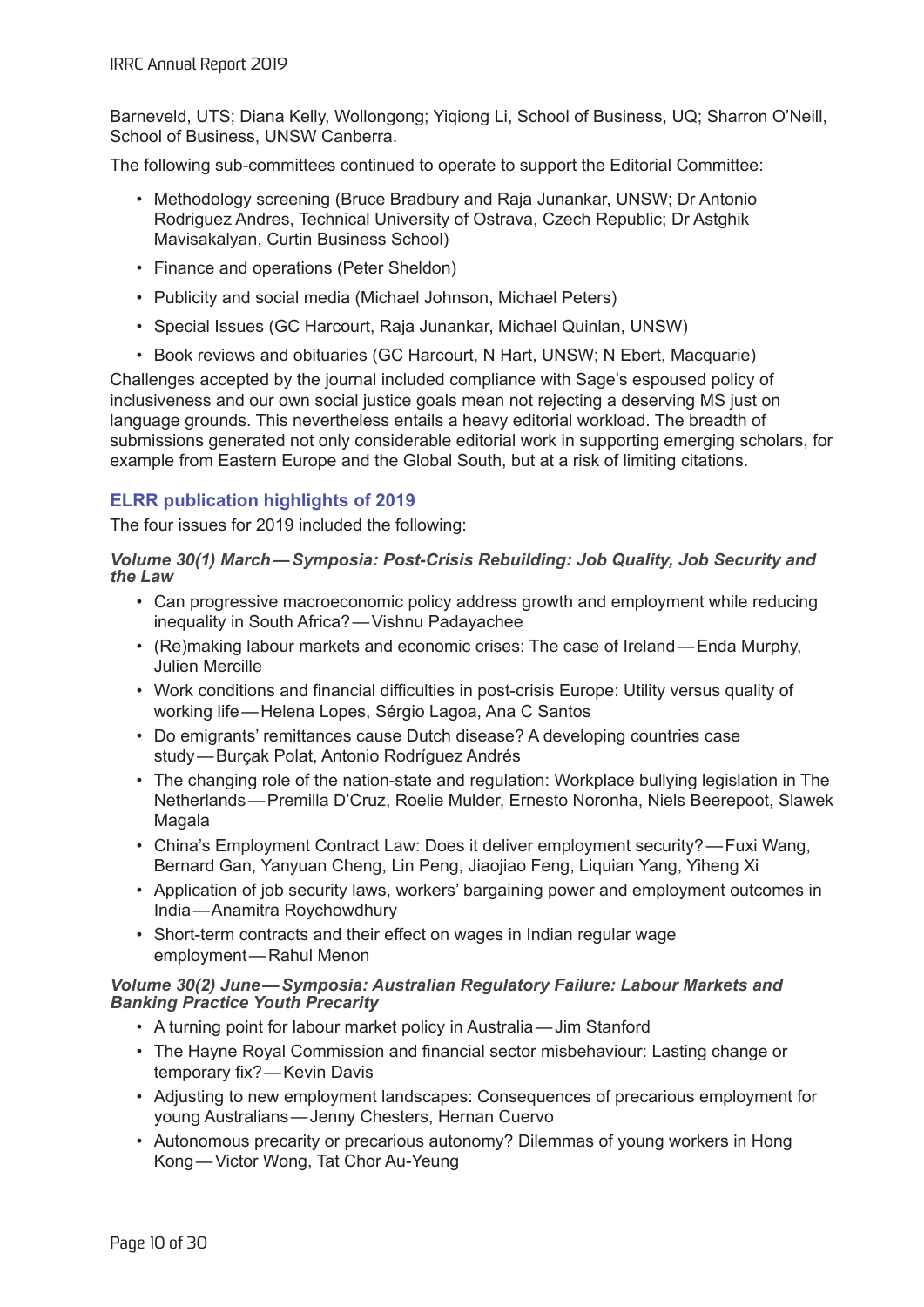- Returns to compensation in trucking: Does safety pay?—Michael R Faulkiner, Michael H Belzer
- Is growth improving employment quality in India? Evidence of widening subnational inequality—Anamika Moktan
- Labour migration of doctors and nurses and the impact on the quality of health care in Eastern European countries: The case of Poland—Piotr Żuk, Paweł Żuk, Justyna Lisiewicz-Jakubaszko

*Volume 30(3) September—Labour Standards: New International Cases of Erosion and Defence*

- Enhancing the effectiveness of minimum employment standards in New Zealand—Gordon Anderson, Lucy Kenner
- Explaining workers' role in illegitimate wage underreporting practice: Evidence from the European Union—Josip Franić
- Precarious labour in waiting: Internships in the Chinese Internet industries—Bingqing Xia
- Analysing wages and labour institutions in China: An unfinished transition—Muriel Périsse, Clément Séhier
- How independent is India's labour law framework from the state's changing economic policies?—Santanu Sarkar

*Volume 30(4) December—Brexit, Wellbeing Economics and Workplace Safety*

- Firm innovation and capitalist dialectics: The economics of Nina Shapiro—Radhika Balakrishnan, William Milberg
- Wellbeing economics in public policy: A distinctive Australasian contribution?—Paul Dalziel
- Brexit: 'Revolt' against the 'elites' or Trojan horse for more deregulation?—Arantza Gomez Arana, Jay Rowe, Alex de Ruyter, Rebecca Semmens-Wheeler, Kimberley Hill
- Voice and resistance: Coalminers' struggles to represent their health and safety interests in Australia and New Zealand 1871–1925—David Walters, Michael Quinlan
- Safe rates and unpaid labour: Non-driving pay and truck driver work hours—Takahiko Kudo, Michael H Belzer
- Organisational support and safety management: A study of shipboard safety supervision—Conghua Xue, Lijun Tan

During 2019, the *ELRR*'s performance continued to improve strongly on all indicators, quantitative, qualitative and in terms of the published work's relevance to academia, policy makers and practitioners. There is also increasing interest among researchers to publish in the journal.

# **Application to ABDC to upgrade** *ELRR* **to 'A' ranking—within FOR 1402 Economics**

The Director produced the original application for upgrading in May 2019. It had three main elements:

- 1. Two sets of quantitative citation metrics which (we felt) clearly established that *ELRR* had:
	- a. made very substantial improvements since moving to commercial production (2012) and our first ISI IF listing (in 2013); and
	- b. in those very few years, arrived to sit comfortably among comparator 'A' journals, both FOR 1402 and those in cognate fields.
- 2. A set of qualitative explanations—with evidence of impact—explaining the particular mission and character of *ELRR* and why and how these, notably: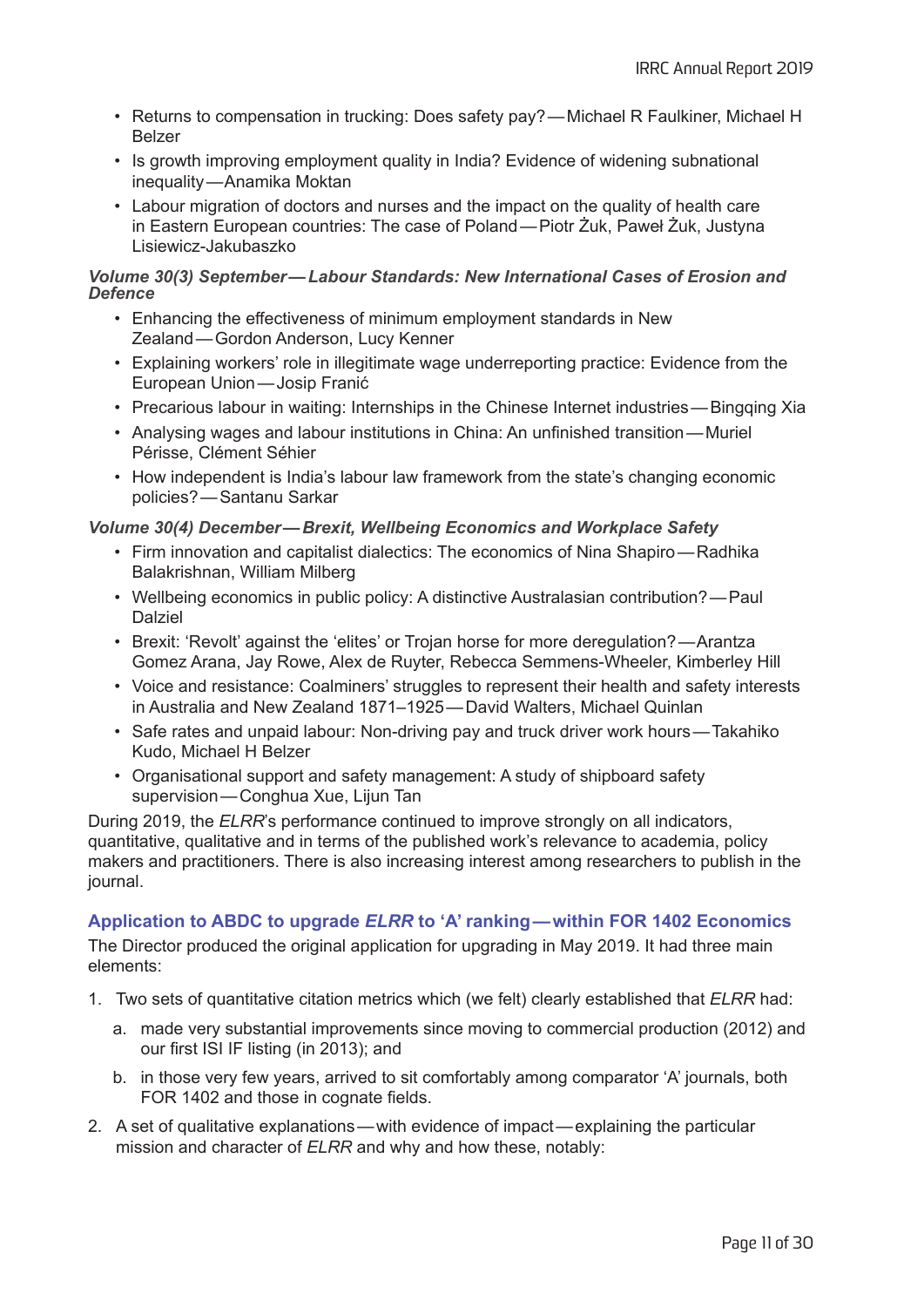- a. are important to the development of business research in and on Australia (as well as internationally);
- b. provide substantial contributions to policy debate and practice relating to e.g. socialeconomic inequality and labour rights;
- c. encourage interdisciplinary and multi-disciplinary research (even at the expense of citations).
- 3. Various telling 'esteem factors':
	- a. members of *ELRR*'s Executive (Editorial) Board and International Advisory Board;
	- b. Nobel Laureates (in economics) and other internationally eminent scholars who have contributed articles;
	- c. statements in support from among the most eminent scholars in *ELRR*'s fields, particularly economics;
	- d. a list of academics (with contact details) who had written to us to indicating their active support of *ELRR*'s application for upgrading to 'A' status. Many of them are internationally eminent in the fields the journal covers, most notably economics.

The Draft ABDC 2019 List, released in September 2019, inexplicably did not upgrade our journal, despite clear citation metric evidence—supported by social impact evidence—showing that *ELRR* had been achieving stronger metrics than a number of comparable FOR1402 journals that retained their 'A' rankings.

The Director then wrote and submitted the journal's official response to that List on 15 October 2019, pointing out those anomalies. In between the May and October submissions, we had also received even more good news re. improvements in our metrics. These became part of the new response.

Unfortunately, the ABDC portal limited responses to 600 words and would not accept PDFs—so there was no way of submitting tables. The Director also drew up a longer brief which we sent to *ELRR* supporters in case they wished to use some of that material to lodge their own responses. Some did. We were very grateful that the Business School also wrote to support our October appeal.

The material below reprises aspects of our original application and our October response.

On the 2013 ABDC journal list (as amended in 2016), 52 A-ranked journals had a lower SJR (2017) score than *ELRR*. We compared *ELRR*'s impact metrics with seven FOR 1402 (Economics) journals that the ABDC ranked *as 'A' in both the 2013 list and the September 2019 draft list*. We chose comparator journals sharing relevant characteristics with *ELRR*, e.g. more applied, more policy-focused, multi- or interdisciplinary, focused on Australia or on industry-level phenomena. See Table 1, organized hierarchically by their 2018 SciMago Rankings.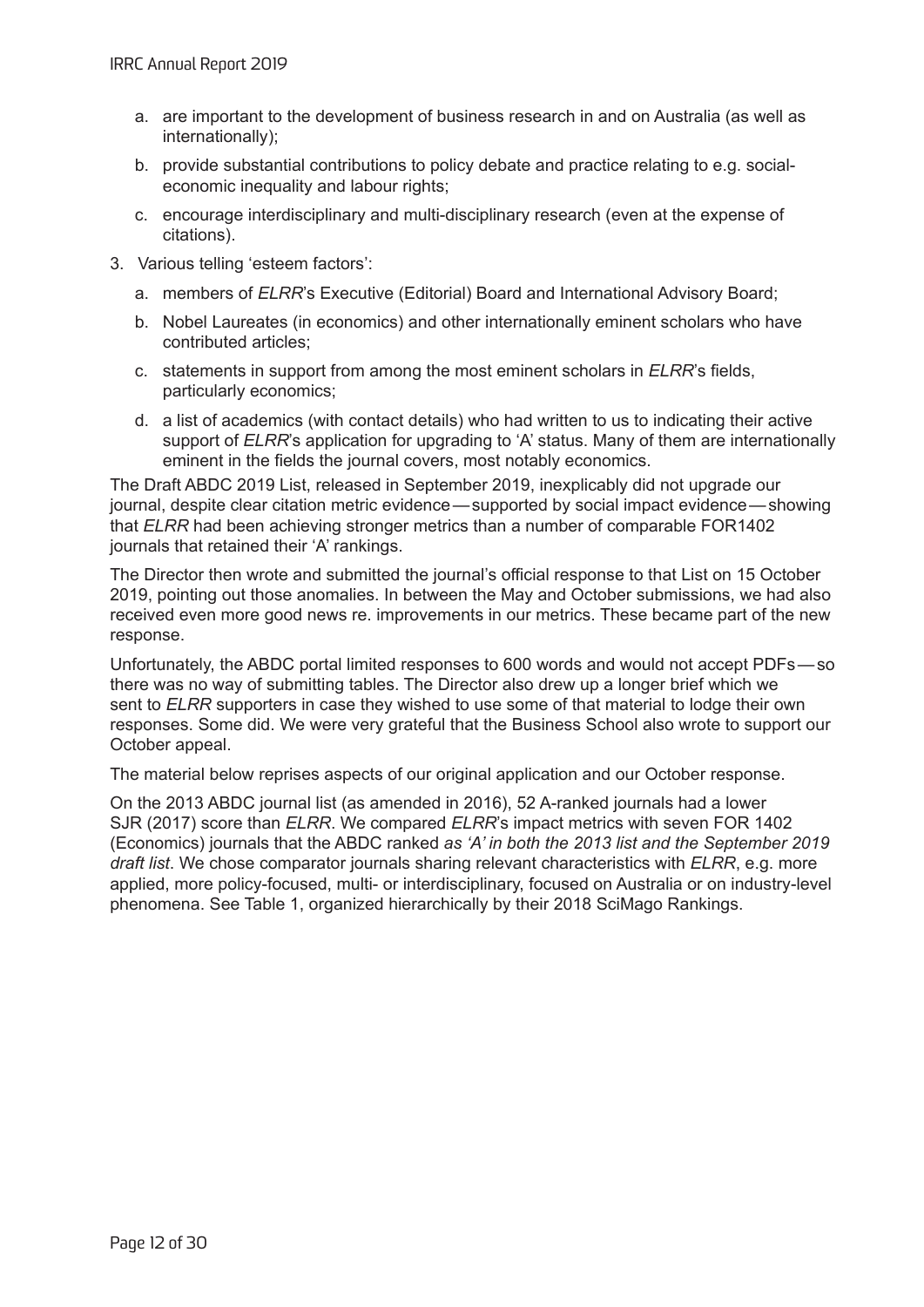# **Table 1: Comparing ELRR to ABDC A-ranked FOR 1402 (Economics) comparators, 2013 and 23 Sept 2019 Lists**

| <b>Journal</b><br>name                                             | <b>SciMago</b><br><b>Quartiles</b><br>& ranking<br>2018 | <b>SJR</b><br>2016 | <b>SJR</b><br>2017 | <b>SJR</b><br>2018            | <b>SNIP</b><br>2017 | <b>SNIP</b><br>2018           | <b>JCR</b><br>2-year<br><b>IF 2016</b> | <b>JCR</b><br>2-year<br><b>IF 2017</b> | <b>JCR</b><br>2-year<br><b>IF 2018</b> |
|--------------------------------------------------------------------|---------------------------------------------------------|--------------------|--------------------|-------------------------------|---------------------|-------------------------------|----------------------------------------|----------------------------------------|----------------------------------------|
| Southern<br>Economic<br>Journal                                    | Q2<br>217/621                                           | 0.651              | 0.544              | 0.713                         | 0.837               | 0.864                         | 0.584                                  | 0.798                                  | 0.828                                  |
| Review of<br>Industrial<br>Organization                            | Q2<br>235/621                                           | 0.797              | 0.547              | 0.634                         | 0.804               | 0.755                         | 0.650                                  | 0.767                                  | 0.726                                  |
| <b>Economic</b><br>and Labour<br><b>Relations</b><br><b>Review</b> | Q2<br>262/621                                           | 0.389              | 0.393              | 0.518<br>(3 <sup>rd</sup> /8) | 0.667               | 0.850<br>(2 <sup>nd</sup> /8) | 0.456                                  | 0.887                                  | 1.254<br>(1 <sup>st</sup> /8)          |
| Applied<br>Economics                                               | Q2<br>272/621                                           | 0.47               | 0.445              | 0.499                         | 0.673               | 0.781                         | 0.648                                  | 0.750                                  | 0.968                                  |
| Journal of the<br>Japanese and<br>International<br>Economies       | Q2<br>302/621                                           | 0.337              | 0.472              | 0.443                         | 0.76                | 0.603                         | 0.542                                  | 0.885                                  | 0.741                                  |
| Economics of<br><b>Transition and</b><br>Institutional<br>Change   | Q3<br>340/621                                           | 0.414              | 0.499              | 0.352                         | 0.805               | 0.653                         | 0.479                                  | 0.679                                  | 0.735                                  |
| Economic<br>Record                                                 | Q <sub>3</sub><br>344/621                               | 0.326              | 0.278              | 0.348                         | 0.767               | 0.553                         | 0.712                                  | 0.875                                  | 0.75                                   |
| Scottish<br>Journal of<br>Political<br>Economy                     | Q3<br>412/621                                           | 0.318              | 0.275              | 0.252                         | 0.76                | 0.599                         | 0.648                                  | 0.904                                  | 0.449                                  |

*Data comparison—with other journals*

Table 1 shows:

- *ELRR***'s SciMago 2018 Ranking** (262/621) was **better than five of the seven comparators**, and substantially better than three of them. These latter journals fell into the Q3 quartile; *ELRR* and the other four are all in Q2;
- Thus, while *ELRR*'s 2017 SJR score sat at 6/8 within this group, **its 2018 SJR score brought it very comfortably into third place (out of 8) (Figure 1)**.
- *ELRR***'s SNIP** score went from second lowest (2017) to **second highest (2018): 0.85 (Figure 2)**.
- While *ELRR***'s 2016 JCR 2-year Impact Factor** was lowest, its **2017 score was second highest** (0.887), and its **2018 IF (1.254) was easily the highest in the group (Figure 3)**. This despite *ELRR* being B-ranked and the others all A-ranked.
- Overall, Table 1 shows substantial variation across the other seven journals depending on metrics used. However, two empirical points are clear:
	- 1. For these three important 2018 metrics—SJR, SNIP and 2-year IF—*ELRR* **sits comfortably in the top three (of 8) in that group: 3rd, 2nd and 1st respectively**;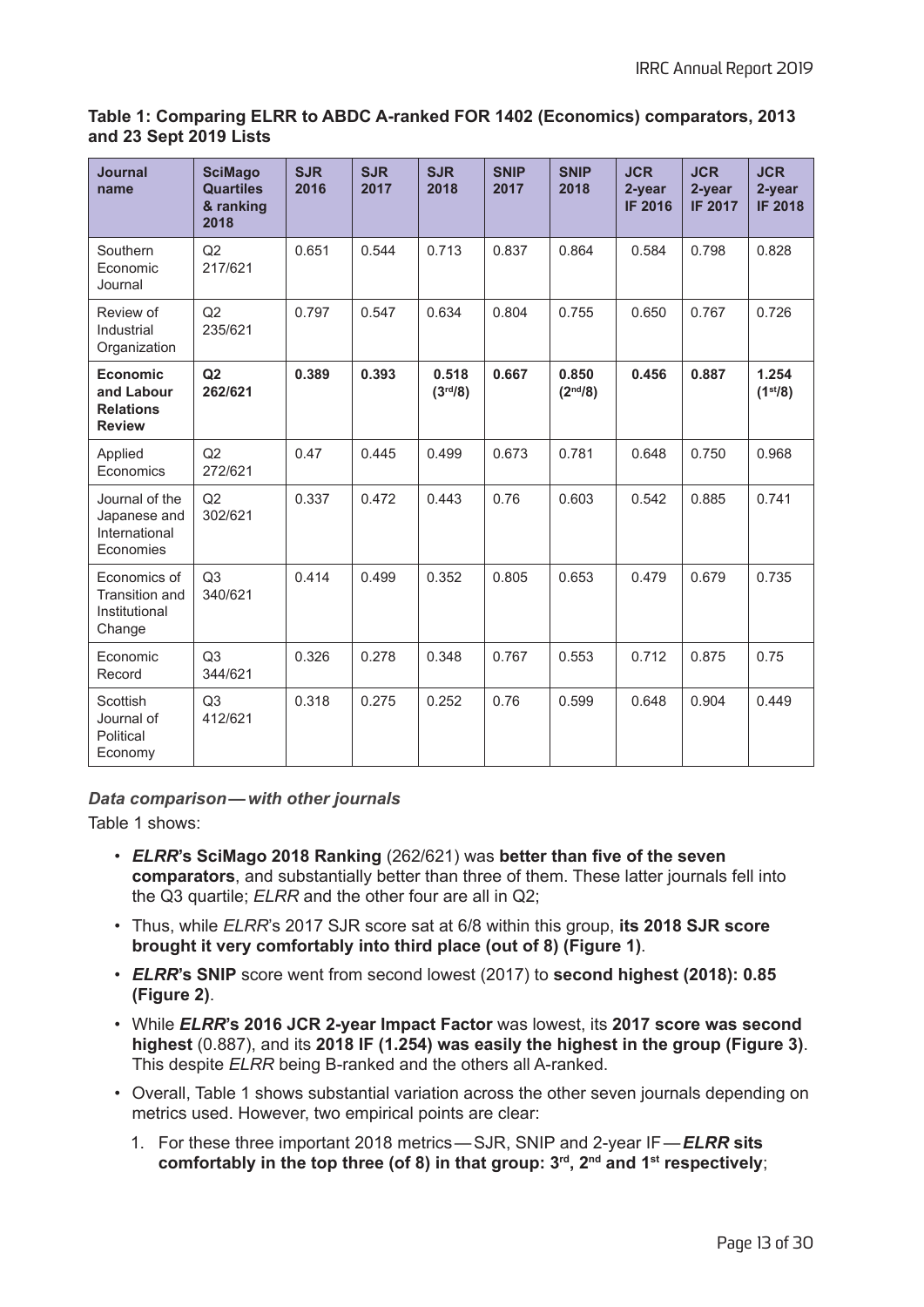2. **Only one other journal in the list—***Southern Economic Journal***—can show a similar outcome**. The rest of the journals listed have consistently weaker scores across these three metrics.



#### **Figure 1: Rise in** *ELRR***'s SJR to 3rd place in group, 2016–2018**





# **Figure 3: Rise in** *ELRR***'s JCR 2-year IF to highest place in group, 2016–2018**



# *Data comparison—ELRR over the longer period*

*ELRR*'s metrics achievements over the last couple of years continue its patterns of improvement since our shift to commercial publication (via Sage) from March 2013. Indeed, they indicate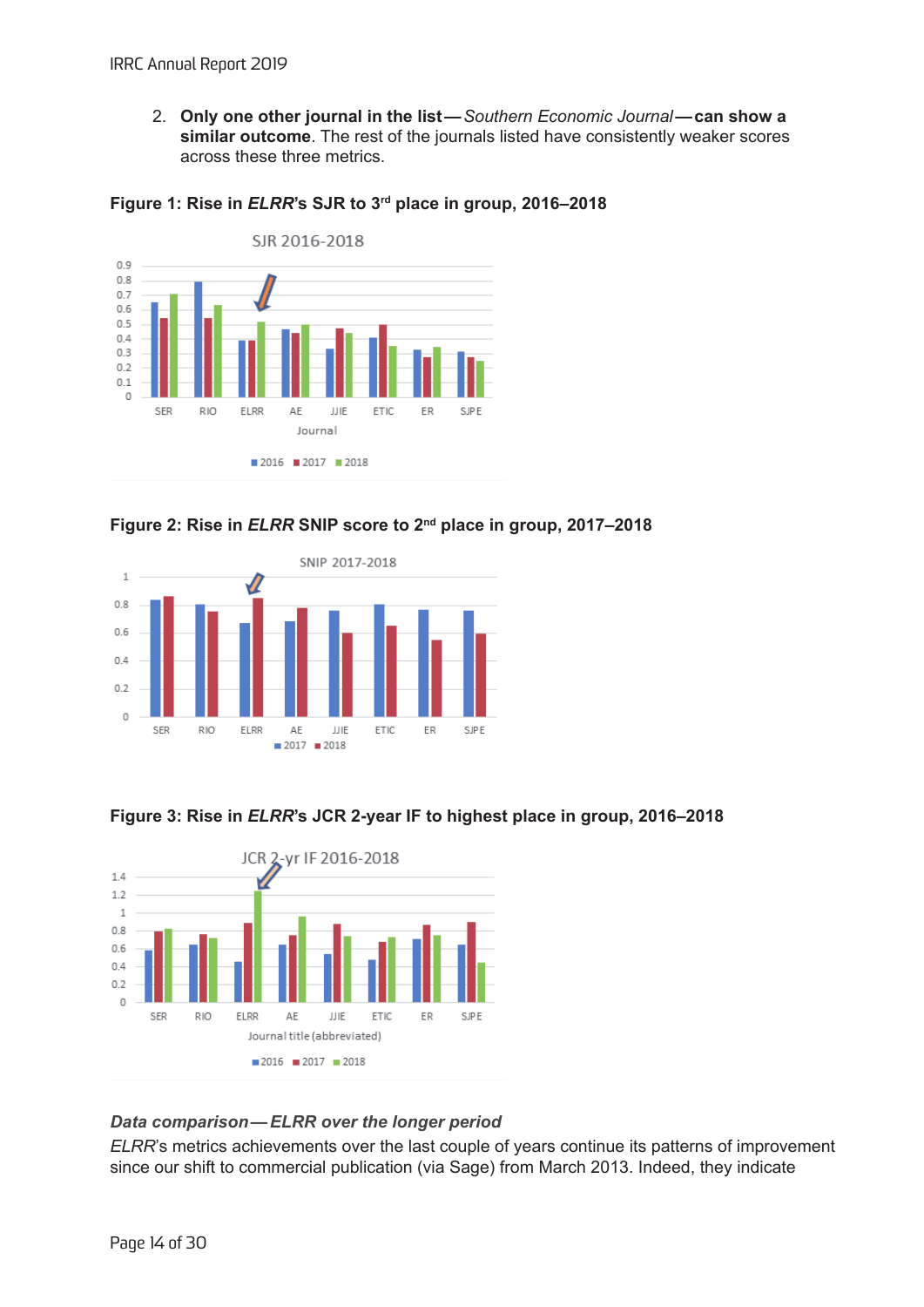accelerating improvement. (See Table 2 and Figure 4, below). Our JCR 2-year and 5-year IFs are now both above 1.0, substantial improvements compared to even 2016.

We include additional metric series here—e.g. 5-year IF and Citescore—for which there would have been no room in Table 1 and hence Figures 1–3 above.

| <b>Metric</b>                      | 2012  | 2013  | 2014  | 2015  | 2016  | 2017  | 2018* | % Increase<br>$2016 - 18$ |
|------------------------------------|-------|-------|-------|-------|-------|-------|-------|---------------------------|
| JCR 2-year<br><b>Impact Factor</b> | 0.130 | 0.481 | 0.328 | 0.582 | 0.456 | 0.887 | 1.254 | 175                       |
| 5-year JCR IF                      |       |       |       | 0.458 | 0.612 | 0.899 | 1.094 | 79                        |
| <b>Citescore</b>                   | 0.17  | 0.4   | 0.42  | 0.51  | 0.51  | 0.75  | 1.13  | 122                       |
| <b>Citation count</b>              | 10    | 24    | 36    | 50    | 56    | 79    | 111   | 98                        |
| <b>Scholarly output</b>            | 59    | 60    | 85    | 99    | 110   | 105   | 98    | $(-) 11$                  |
| <b>SNIP</b>                        | 0.427 | 0.803 | 0.646 | 0.606 | 0.571 | 0.631 | 0.850 | 49                        |
| <b>SJR</b>                         | 0.135 | 0.356 | 0.263 | 0.227 | 0.389 | 0.393 | 0.518 | 33                        |

**Table 2: Trajectory of** *ELRR* **Impact measures since initial JCR listing (2012)**

\* <https://journals.sagepub.com/home/ELR> and <https://www.scopus.com/sourceid/12300154710>

# **Figure 4: Chart of** *ELRR***'s own metrics improvements since 2012 (based on Table 2)**



# *Conclusion and application request*

- *1. ELRR*'s citation metrics clearly indicate very favourable levels of achievement compared to comparable, currently listed ABDC A-ranked journals.
- 2. This is the result of ongoing, rapid improvement processes in *ELRR* over recent years. These appear to be gathering further pace.
- 3. The supporting qualitative evidence strongly reinforces these conclusions.
- 4. This provides strong evidence that **the decision to not upgrade** *ELRR* **to A ranking appears anomalous**.
- 5. We therefore requested the ABDC Economics Panel to upgrade *ELRR* to an A ranking.

# **The 6 December 2019 final list did NOT upgrade the journal to A.**

We find this astounding and inexplicable given the ABDC's avowed commitment to using quantitative metrics for their decision making.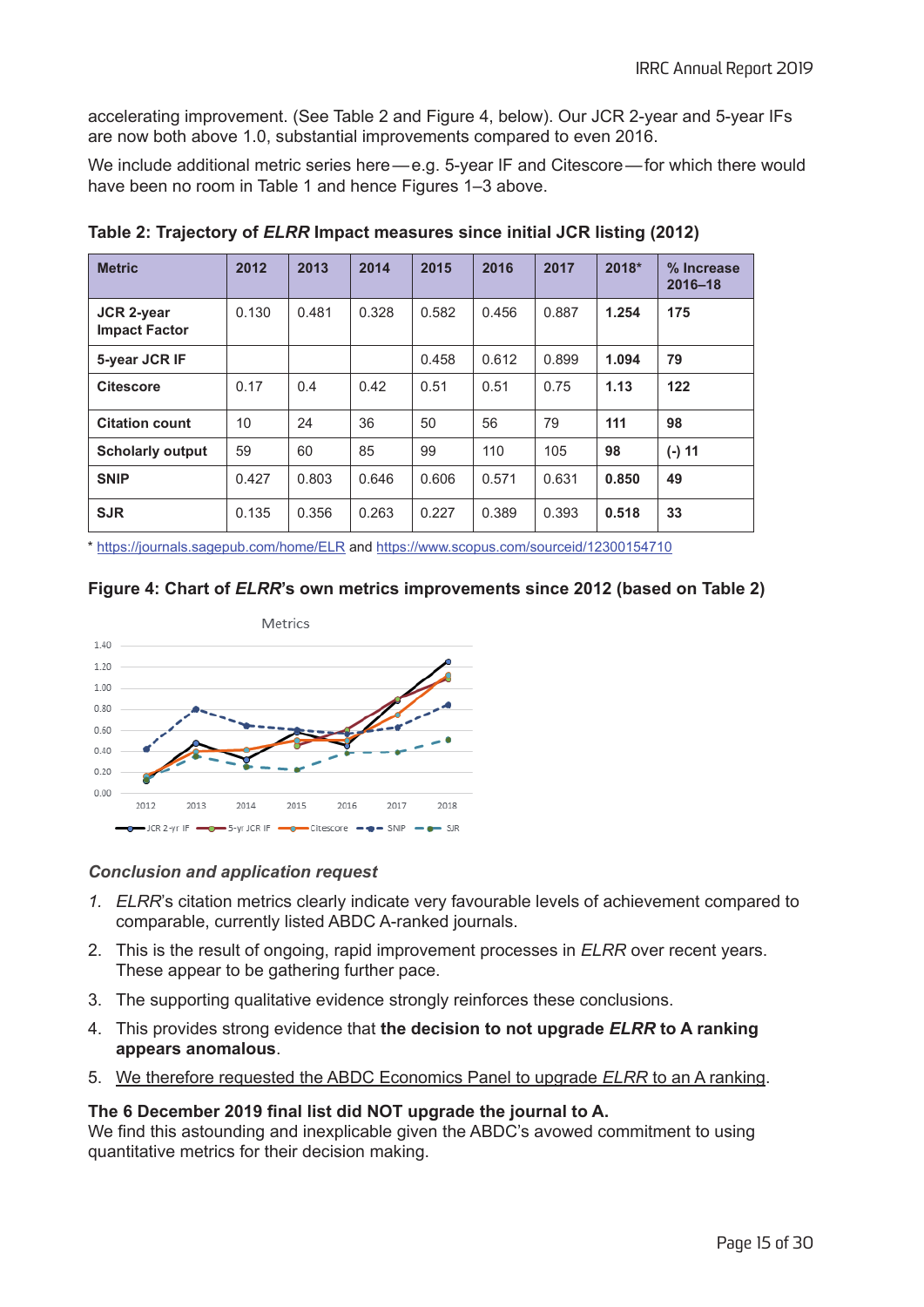# **ELRR Trends in brief**

**Table 3: Comparative trends —** *ELRR* **submissions and decisions by year**

|                            | 2013 | 2014 | 2015 | 2016 | 2017 | 2018 | 2019                    |
|----------------------------|------|------|------|------|------|------|-------------------------|
| Original submissions       | 89   | 76   | 134  | 103  | 109  | 116  | 165                     |
| Finally accepted           | 32   | 23   | 32   | 20   | 28   | 25   | (19)                    |
| Rejected - desk- and final | 36   | 42   | 60   | 80   | 81   | 91   | $(\dot{\phantom{a}}^*)$ |
| Acceptance rate            | 49%  | 35%  | 35%  | 20%  | 25%  | 22%  | $(*)$                   |

NB Not all final decisions occur in the year of original submission. Some 2019 revisions are still in train

Source: Publisher's Report, May 2019 and ScholarOne.

#### *Monthly Scopus Citescore metric*

By December 2019 this metric was:



In April 2020, it was 2.29.

# *Circulation and impact*

Total hard-copy circulation in 2019 was 9,962 (7,819 in 2018). The journal achieved this growth despite not having ongoing support from a discipline-based scholarly or professional society.

Downloads are one metric indicating knowledge diffusion and impact; another is Altmetric scores.

- To May 2020 there have been 7,821 full-text downloads of *ELRR* articles published in 2019.
- *• ELRR* is promoted on the SAGE Management Twitter channel which has 9005 followers and has a further 762 followers on a local Twitter channel.

# **Engagement as measured by high Altmetric scores**

Altmetric scores track outreach and engagement by reader type (eg) member of public, policymaker, science communicator and by country. Altmetric scores measure online mentions of an individual academic journal article across social media, news outlets, blog sites and reference sites. The score is derived from an automated algorithm, and represents a weighted count of research outputs reflecting the relative reach of each type of source.

The highest Altmetric scores for *ELRR* articles published in 2019 were 17 for an article on young Australian's job precarity and 13 for an article on Brexit. By contrast, two articles published in 2020 have already gained Altmetric scores of 53 (an article on COVID-19) and 67 (on migrant labour), and previous high scores were 153 (a 2017 article on the gig economy) and 88 (a 2018 article on wage theft).

#### **Engagement through other scholarly contribution**

ELRR is privileged to have the guidance of senior scholars in both economics and labour relations.

In recent years Emeritus Professor GC Harcourt has recruited contributions from eminent scholars including Lord Robert Skidelsky, Lord Nicholas Stern and Nobel Laureates Professor Amartya Sen and Joseph Stiglitz.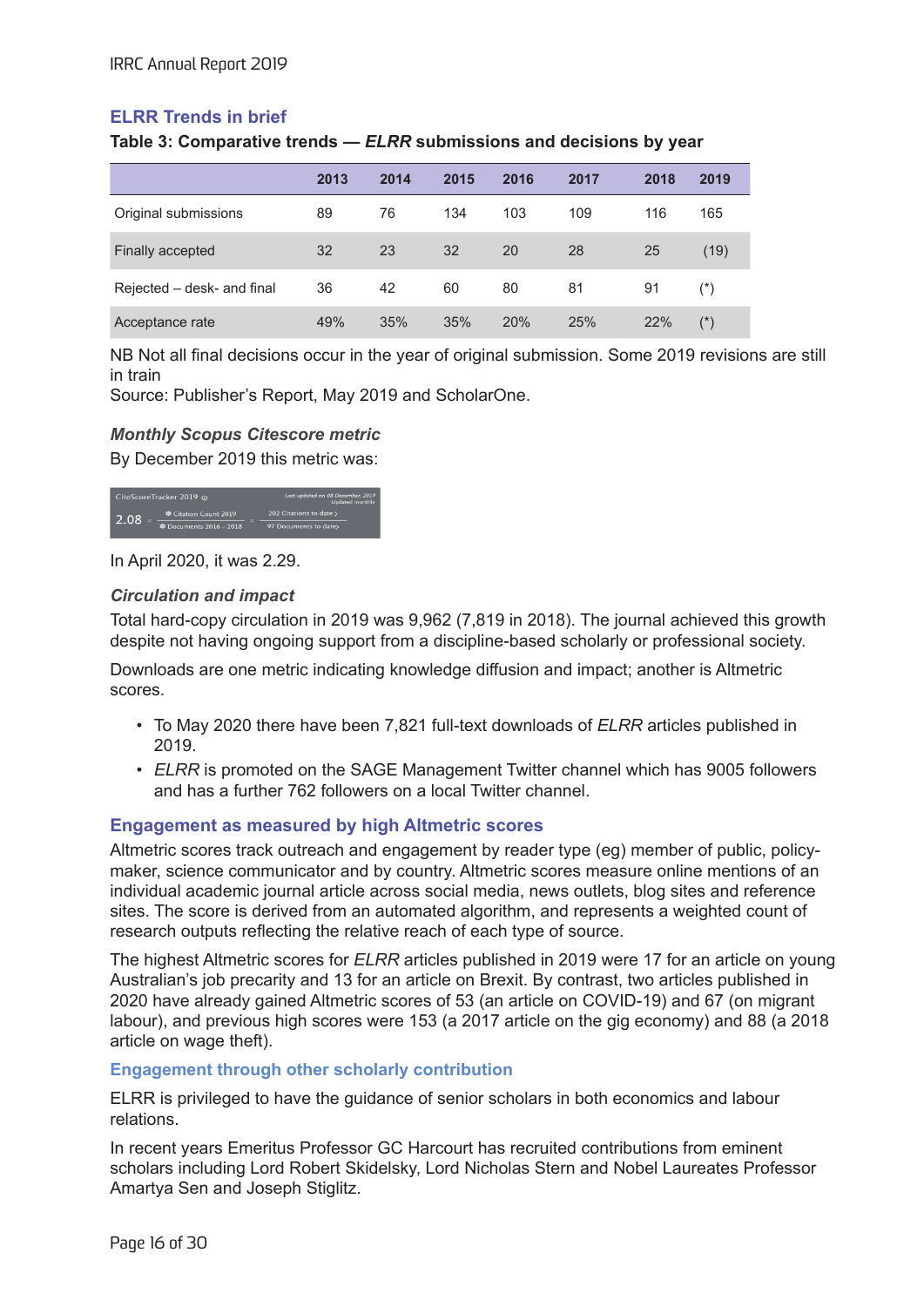- Book reviews continued to play an important role for the *ELRR*, overseen by Neil Hart and Norbert Ebert. George Lafferty's 2019 review of the book by Andrew Stewart et al on the Australian wage crisis was highly-read, with an Altmetric score of 14.
- *• ELRR* serves as a journal of record, with Professor Harcourt overseeing the publication of obituaries. An example of an obituary also containing a valuable overview of a scholar's life-work was the 2019 tribute to Nina Shapiro by Radhika Balakrishnan and Willian Milberg.

# **KPI 4: fully met.**

*This activity substantially contributed to all IRRC Objectives.*

# **KPI 5: Publish three (by-lined) books (research monographs) with a reputable international publisher (one in next 12 months)**

# **KPI 5: not met for 2019.**

*This activity contributes to IRRC Objectives 1 and 2*.

# **KPI 6: Publish 15 (by-lined) articles in scientific journals, ranked A and above (5 in next 12 months)**

We list all refereed journal articles published indicating those ranked A or above (ABDC) as ~. Many of the journals in the fields of health and society/medicine listed here are also highly ranked.

- 1. ~Blackman D, Burgmann M, Hall P, Hayes F, **Junor A**, Smith M (2019) 'Archiving the Records of the National Pay Equity Coalition (NPEC), 1988-2011'. *Labour History* 203-208.
- 2. Botfield J, **Zwi A**, Lenette C, Newman C (2019) 'Ethical considerations of using walking interviews to engage migrant and refugee young people in health service research'. SAGE Research Methods Cases. <https://dx.doi.org/10.4135/9781526473073>
- 3. Dodd M, Ivers R, **Zwi AB**, Rahman A, Jagnoor J (2019) 'Investigating the process of evidence-informed health policymaking in Bangladesh: A systematic review'. *Health Policy and Planning* **34**(6):469-478.
- 4. Fujita N, Matsuoka S, Koto-Shimada K, Ikarashi M, Hazarika I, **Zwi A** (2019) 'Regulation of nursing professionals in Cambodia and Vietnam: A review of the evolution and key influences'. *Human Resources for Health* 03 Jul. [DOI](http://doi.org/10.1186/s12960-019-0388-y): [https://doi.org/10.1186/s12960-019-](https://doi.org/10.1186/s12960-019-0388-y) [0388-y](https://doi.org/10.1186/s12960-019-0388-y)
- 5. Gupta M, Rahman A, Ul Baset K, Ivers R, **Zwi AB**, Hossain S, Rahman F, Jagnoor J (2019) 'Complexity in implementing community drowning reduction programs in southern Bangladesh: A process evaluation protocol'. *International Journal of Environmental Research and Public Health* **16**(6). DOI: https://doi.org/10.3390/ijerph16060968
- 6. Harrison R, Meyer L, Chauhan A, **Agaliotis M** (2019) 'What qualities are required for globally-relevant health service managers? An exploratory analysis of health systems internationally'. *Globalization and Health* **15**(1). [DOI](http://doi.org/10.1186/s12992-019-0452-3): [https://doi.org/10.1186/s12992-019-](https://doi.org/10.1186/s12992-019-0452-3) [0452-3](https://doi.org/10.1186/s12992-019-0452-3).
- 7. Matthews LR, **Quinlan MG**, Bohle P (2019) 'Posttraumatic stress disorder, depression, and prolonged grief disorder in families bereaved by a traumatic workplace death: The need for satisfactory information and support'. *Frontiers in Psychiatry* **10**. [DO](http://doi.org/10.3389/fpsyt.2019.00609)I: [https://doi.](https://doi.org/10.3389/fpsyt.2019.00609) [org/10.3389/fpsyt.2019.00609](https://doi.org/10.3389/fpsyt.2019.00609)
- 8. ~Matthews LR, Johnstone R, **Quinlan M**, Rawlings-Way O, Bohle P (2019) 'Work fatalities, bereaved families and the enforcement of OHS legislation'. *Journal of Industrial Relations* **61**(5):637-656.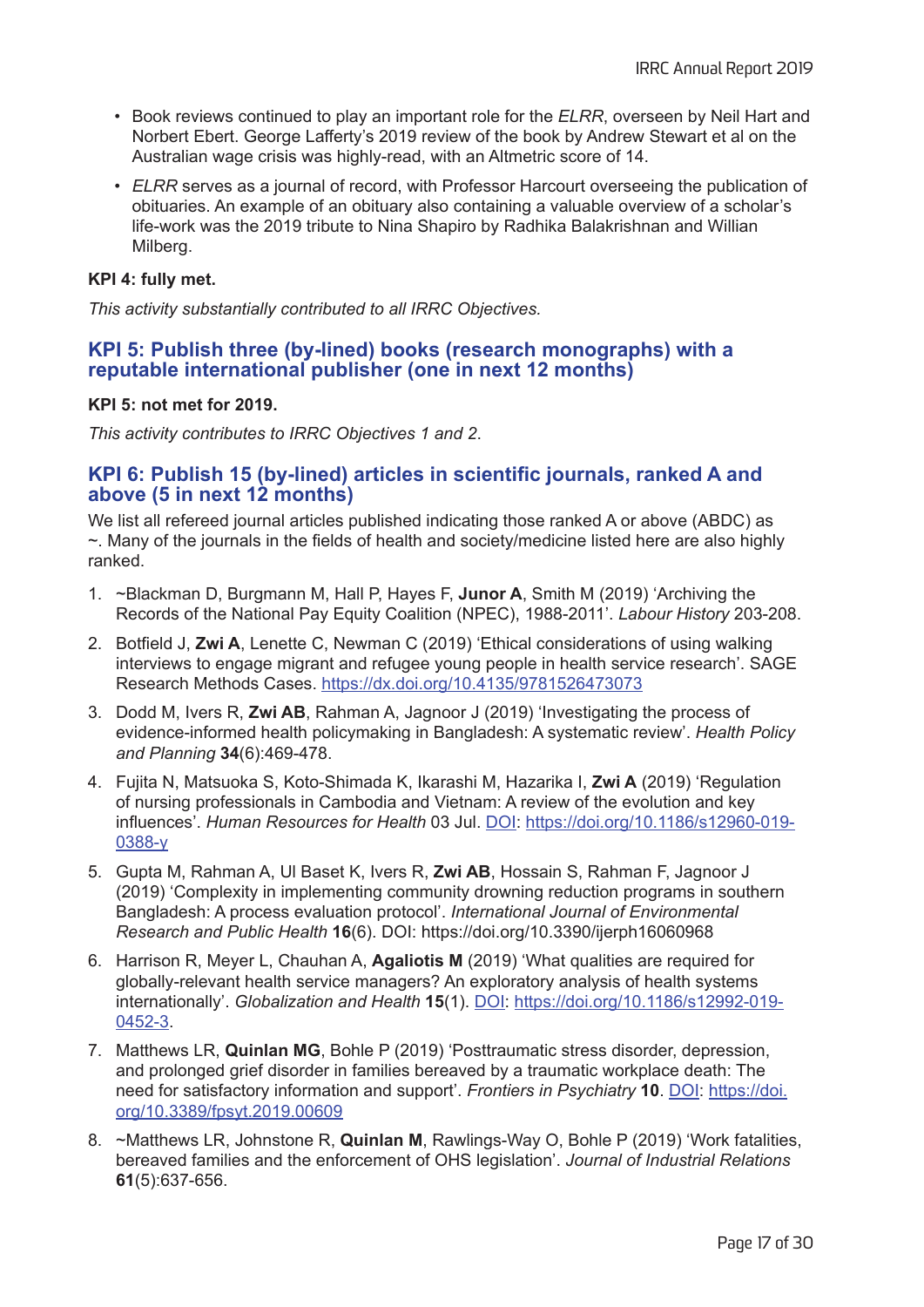- 9. ~Milner S, Pochic S, Scheele A, **Williamson S** (2019) 'Challenging Gender Pay Gaps: Organizational and regulatory strategies'. *Gender, Work and Organization* **26**(5):593-598.
- 10. Moran A, **Agaliotis M**, Seale H (2019) 'The views of key stakeholders around mandatory influenza vaccination of hospital and aged care staff: Examining the current climate in Australia'. *Vaccine* **37**(5):705-710.
- 11. Ngo M, Matthews L, **Quinlan M**, Bohle P (2019): Information needs of bereaved families following fatal work incidents. *Death Studies*, DOI: 10.1080/07481187.2019.1586792
- **12. O'Donnell M**, **Williamson S**, Adikaram A, Foley M (2019) 'Human Resource Managers as Liaisons Between Firms and Labour'. *Employee Relations* **41**. [DOI](http://doi.org/10.1108/ER-11-2017-0281): https://doi.org/10.1108/ ER-11-2017-0281.
- 13. ~**Sheldon P**, della Torre E; Nacamulli R (2019) 'When Territory Matters: Employer associations and changing collective goods strategies'. *Human Resource Management Journal*, 29 (1), 17-35. DOI: 10.1111/1748-8583.12201
- 14. Spangaro J, Herring S, Koziol-McLain J, Rutherford A, **Zwi AB** (2019) '"Yarn about it": Aboriginal Australian women's perceptions of the impact of routine enquiry for intimate partner violence'. *Culture, Health and Sexuality* **21**(7):789-806.
- 15. Spangaro J, Koziol-McLain J, Rutherford A, **Zwi AB** (2019) '"Made me feel connected": a qualitative comparative analysis of intimate partner violence routine screening pathways to impact'. *Violence Against Women*. https://journals.sagepub.com/loi/vawa
- 16. Spitzer D, **Zwi A**, Torres S, Khalema EN, Palaganas E (2019) 'Towards inclusive migrant health care'. *British Medical Journal*. 366 doi: <https://doi.org/10.1136/bmj.l4256> (Published 16 September 2019
- 17. ~Thornthwaite L, **O'Neill S** (2019) 'Mobilising evidence in public policy: The contribution of the evidence provider'. *Australian Journal of Public Administration* **78**(2):137-154
- 18. ~Thornthwaite L; **Sheldon P** (2019) 'Employer and Employer Association Matters in Australia in 2018', *Journal of Industrial Relations*, 61 (3), ([https://doi.](https://doi.org/10.1177%2F0022185619834323) [org/10.1177/0022185619834323](https://doi.org/10.1177%2F0022185619834323)).
- 19. Turner M, Jang HY, Kwon SH, **O'Donnell M** (2019) 'Does history repeat itself? Economic development and policy convergence in Vietnam and South Korea'. *Asian-Pacific Economic Literature* **33**(2):27-43.
- 20. Verstappen SMM, Lacaille D, [et al.](https://ros.unsw.edu.au/search.html?us=10573%2C17015%2C17111%2C17173%2C17607%2C17812%2C18748%2C18836%2C18893%2C18956%2C18976%2C19015%2C19084%2C19110%2C20003%2C21152%2C21701%2C21780%2C21846%2C22330%2C6657%2C6745%2C68273%2C7261%2C7289%2C79209&ss=%2A&fd=01 Jan 2019&td=31 Dec 2019&sc=1&sr=object&mo=false&pp=100) (including **Agaliotis M)** (2019) 'Considerations for evaluating and recommending worker productivity outcome measures: An update from the OMERACT worker productivity group'. *Journal of Rheumatology* **46**(10):1401-1405.
- **21. Walters D**, **Quinlan M** (2019) 'Voice and resistance: Coalminers' struggles to represent their health and safety interests in Australia and New Zealand 1871–1925'. *The Economic and Labour Relations Review* **30**(4):513-531.
- 22. ~**Walters D**, **Quinlan M** (2019) 'Representing workers on occupational safety and health: some lessons from a largely ignored history'. *Industrial Relations Journal* **50**(4):399-414.
- 23. ~**Walters D**, **Quinlan M**, Johnstone R, Wadsworth E (2019) 'Representing miners in arrangements for health and safety in coalmines: A study of current practice'. *Economic and Industrial Democracy* 40(4): 976-996. DOI: 10.1177/0143831X16679891
- **24. ~Williamson S**, Colley L, Foley M (2019) 'Human resource devolution, decoupling and incoherence: how line managers manage gender equality reforms'. *Public Management Review* 1-1. [DOI:](http://doi.org/10.1080/14719037.2019.1642951) https://doi.org/10.1080/14719037.2019.1642951
- **25. ~Williamson S**, Foley M, Cartwright N (2019) 'Women, work and industrial relations in Australia in 2018'. *Journal of Industrial Relations* **61**(3):1-15.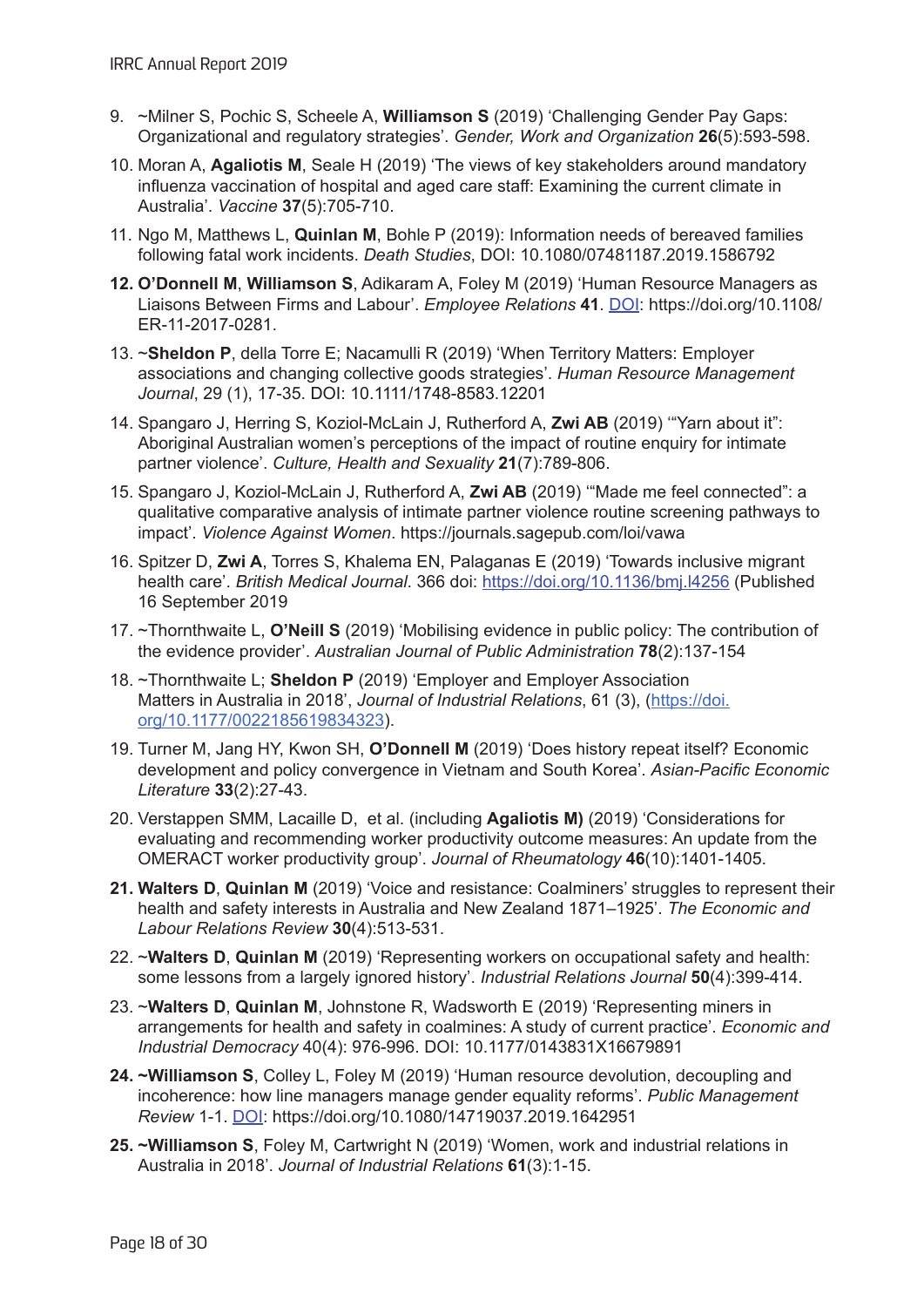**KPI 6: fully met.** *This activity contributed to all IRRC Objectives.*

# **KPI 7: Deliver at least 18 (by-lined) presentations at conferences/public forums (5 in next 12 months)**

- **1. Bainbridge** HTJ, Judd-Lam S. (2019) Combining paid work and eldercare: A review of findings from the 2018 Carers NSW survey. Paper presented at the Australian Social Policy Conference, Sydney, Australia, Sep.
- **2. Bainbridge** HTJ, Palm E (2019) Non-work caregiving responsibilities and changes in the job scope of female employees. Paper presented at the meeting of the Academy of Management, Boston, USA, Aug.
- 3. Dallas M; **Sheldon P**; **Wilcox T** (2019) The role of awards as meso-level phenomena in social evaluation processes, 35th EGOS Colloquium, Edinburgh, 4-6 July.
- 4. Colley L, **Williamson S** (2019) Public Sector Reform and its Effects on the Coherence of Human Resource Management. 35th EGOSColloquium, Edinburgh, 4-6 July.
- 5. Colley L, **Williamson S**, Foley M, Cooper R (2019) Gender Equality Policies: Gender fatigue and implementation failure? 33rd AIRAANZ Conference, Melbourne, 12-14 Feb.
- 6. Cortis N, Foley M, **Williamson S** (2019) Defending the status quo? An examination of how senior leaders frame workplace gender inequality. 33rd AIRAANZ Conference, Melbourne, 12-14 Feb.
- 7. Foley M, **Williamson S**, Cooper R, Colley L (2019) Gender-blind or gender-aware? Managers and the discourse of merit in the context of 'inclusion'. 33rd AIRAANZ Conference, Melbourne, 12-14 Feb.
- 8. Greene A-M, Kirton G, **Williamson S** (2019) Diversity consultants as change agents: Transcending theoretical, physical and spatial boundaries. 33rd AIRAANZ Conference, Melbourne, 12-14 Feb.
- 9. Greenwood M, Karam C, **Wilcox T**, Kauzlarich L, Contu A, O'Leary-Kelly A (2019) Intimate Partner Violence and the Inclusive Organization. Academy of Management Meeting, Boston, USA, 09-13 Aug.
- **10. Gregson S** (2019) [The West Gate Bridge Collapse: Lessons for Workplace Safety.](https://ros.unsw.edu.au/viewobject.html?id=1450110&cid=3) National Health and Safety Conference; URL: [https://www.sia.org.au/events/sia-national-health](https://www.sia.org.au/events/sia-national-health-safety-conference-2019)[safety-conference-2019](https://www.sia.org.au/events/sia-national-health-safety-conference-2019)
- **11. Hampson I** The Fatigue Regulation Gap in Aircraft Maintenance, Presentation to the Annual Congress of the Air Engineers International (AEI) Berlin, Oct 8-11.
- **12. Junankar PN (Raja)** (2019) Youth Labour Markets in Developing and Developed Countries: The Role of the Sectoral Composition of Production, Future of Employment: Challenges and Opportunities (FECO 2019), Symbiosis School of Economics, Pune, India, 19-21 Feb.
- **13. Junor A,** Hall P (2019) Fighting for Equal Value: The National Pay Equity Coalition Australia, 1988-2011, international online workshop hosted by Western Sydney University, sponsored by G. Whitehouse and M Smith for *Journal of Industrial Relations*: 25 July (co-authors: Blackman D, Burgmann M, Hall P, Hayes F, Junor A and Smith M).
- **14. O'Neill S** (2019) Invited Keynote Address, CAANZ National Press Club, Canberra, June.
- **15. O'Neill S** (2019) Invited Keynote Address, Audit and Risk Management Forum, ACT Government, Canberra, September.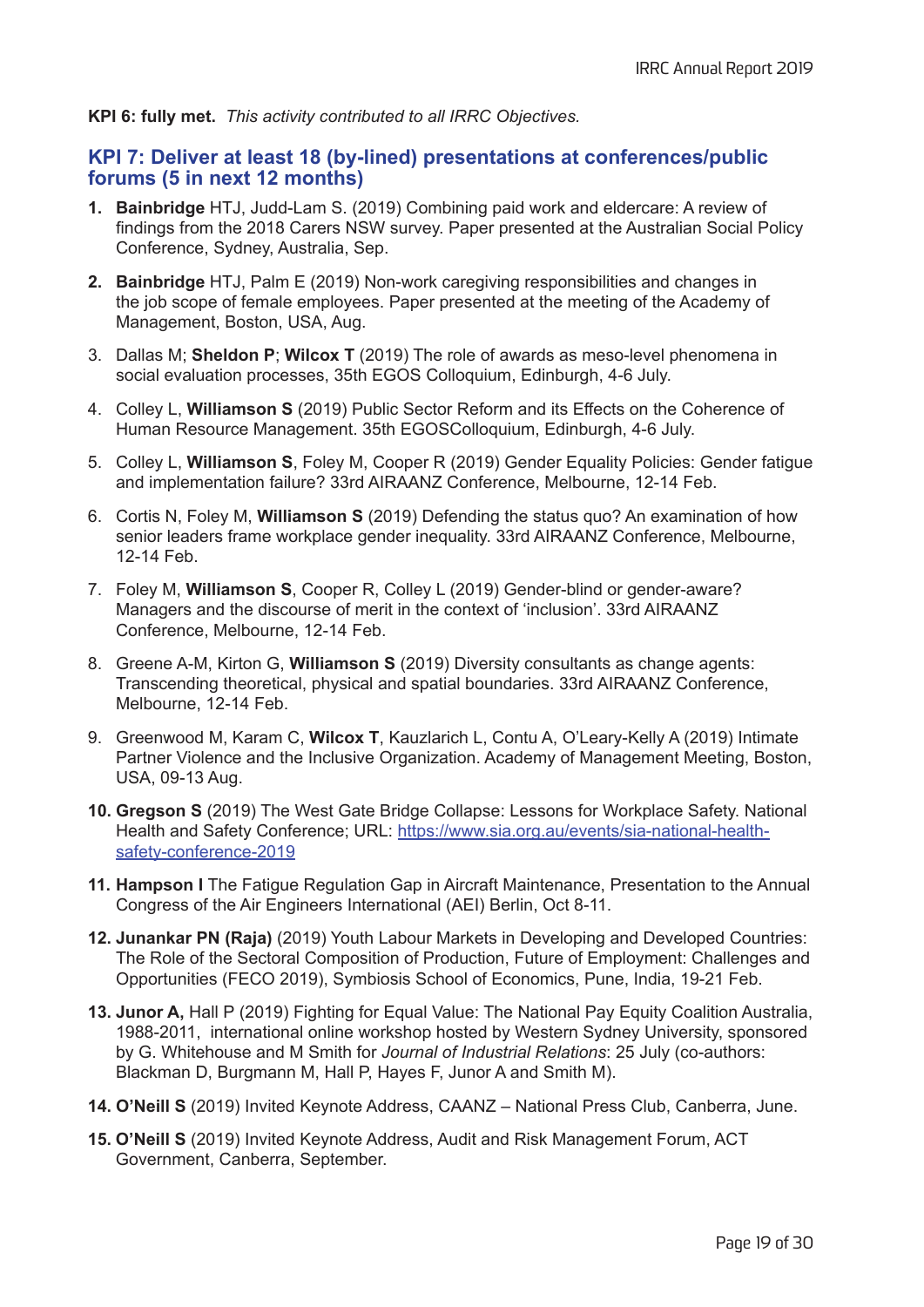- **16. O'Neill S** (2019) Invited Keynote Address, Commonwealth Safety Management Forum, Canberra, December.
- **17. O'Neill S** [Building Intellectual Safety Capital](https://ros.unsw.edu.au/viewobject.html?id=1488937&cid=3), Executive Workshop x 2 Executive Safety Exchange; URL: [not entered]
- **18. O'Neill S** (2019) Informing Health and Safety Leadership. Health and Safety Month Conference, Work Safe Victoria, Melbourne Convention and Exhibition Centre, I Convention Centre Place, South Wharf, Melbourne, Victoria, 3006, Australia, 30 Oct.
- **19. O'Neill S** (2019) Accountants the hidden key to better health and safety performance. CAANZ Public Sector Forum, National Press Club, 16 Barton Circuit, Canberra, 24 May.
- **20. O'Neill S** (2019) Measurement and reporting of WHS performance. ORCHSE Asia Pacific Health, Safety and Environment Forum, Sydney, 17-19 July.
- **21. O'Neill S** (2019) Evaluating WHS Risk. ACT Government, Audit and Risk Management Committee Forum, CPA Australia, Canberra, 05 Sep.
- **22. Quinlan M** (2019) Avoiding back to the Future: Learning from past failures to build healthier and more sustainable work organisation.
	- a. AIHS Victorian Safety Symposium. Victoria University City Convention Centre, 5 Sep;
	- b. Tasmanian Safety Symposium, Tasmanian Hockey Centre, New Town Centre, 26 Sep;
	- c. AIHS Perth Safety Symposium ECU Mount Lawley Campus. 4 Oct.
- **23. Quinlan M** (2019) Address/discussion at Industrial Relations Society of NSW Patron's Lunch, Parliament House Sydney 8 Nov.
- **24. Sheldon P** 2019 Employer association formation and early development: Going beyond materialist explanations?
	- a. Seminar presentation, School of Management, Economics and Quantitative Methods, University of Bergamo, Italy, 31 Oct. [https://dsaemq.unibg.it/it/eventi/](https://dsaemq.unibg.it/it/eventi/employer-association-formation-and-early-development-going-beyond-materialist-explanations) [employer-association-formation-and-early-development-going-beyond-materialist](https://dsaemq.unibg.it/it/eventi/employer-association-formation-and-early-development-going-beyond-materialist-explanations)[explanations](https://dsaemq.unibg.it/it/eventi/employer-association-formation-and-early-development-going-beyond-materialist-explanations)
	- b. Seminar presentation to Work and Organisation Studies Discipline, University of Sydney, 6 Aug.
- **25. Sheldon P** (2019) Employer Associations in Europe and Australia: Contemporary Developments**,** Presentation to Korea Labor Institute (Government research institute, Seoul, South Korea, 2 Oct. [https://www.kli.re.kr/kli\\_eng/selectBbsNttView.do](https://www.kli.re.kr/kli_eng/selectBbsNttView.do)
- **26. Sheldon P**; Li Y (2019) 'Does locality matter? Foreign-invested enterprises, HRM and the re-making of vocational education and training in China', presented at World Education Day Conference, Dalian, China, 27-29 Sep.
- **27. Sheldon P** (2019) Invited presenter at community forum: *Preparing for Power Station Closure*, hosted by Hunter Community Environment Centre, Wangi District Workers' Club, 13 Feb. [https://www.eventbrite.com.au/e/forum-preparing-for-power-station-closure](https://www.eventbrite.com.au/e/forum-preparing-for-power-station-closure-tickets-52557518954)[tickets-52557518954](https://www.eventbrite.com.au/e/forum-preparing-for-power-station-closure-tickets-52557518954)
- **28. Wilcox T** (2019) Invited presentation on 'Ethical Leadership in an Accelerated World doing well by doing good', public forum hosted by AGSM (260 attendees) June.
- **29. Williamson S** (2019) AIRAANZ 2019 Presidential Address: Feminist Zeitgeist in the Workplace? On backlash, gender fatigue and organisational change. 33rd Annual AIRAANZ Conference, Melbourne, 12 Feb 2019-14 Feb 2019.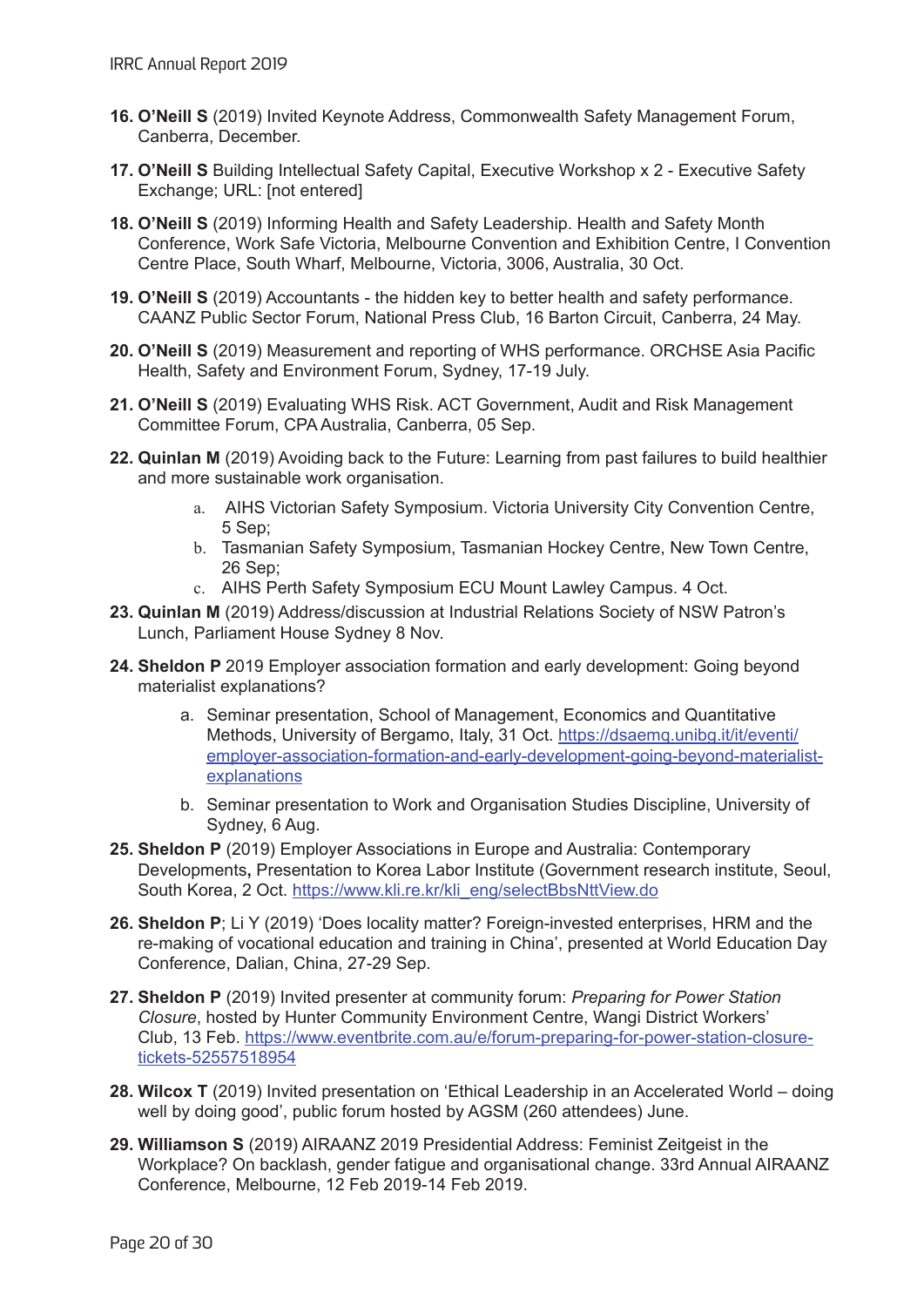**KPI 7: fully met.** *This activity contributed to all IRRC Objectives except no. 4 (ELRR).*

# **KPI 8: Run at least one event/conference per year relevant to IRRC research goals/expertise**

*Dr. Joseph Halevi* (Sydney University): 'Europe's political economy from just before WWII to the 2007/8 crisis' (i.) 28 March and (ii.) 4 April 2019, Business School, UNSW. (c. 15 people attended each event).

**Peter Kriesler** organised these two presentations for the IRRC with co-sponsorship by the Society of Heterodox Economists and IRRC and with support from the Business School.

**KPI 8: fully met** *This activity contributed to all IRRC Objectives except no. 4 (ELRR)*

# **KPI 9: Provide submissions to or serve on at least one government advisory body relevant to the centre's research expertise**

#### *Anne Junor*

- 1. Employment New Zealand (2019) Spotlight Skills Identification Tool.https://www. employment.govt.nz/hours-and-wages/pay/pay-equity/spotlight-skills-recognition-tool/ (Re-publication of 2009 report)
- 2. Goodman J et al (including **Junor A**)., 2019, *Scholarly Teaching Fellows as a new category of employment in Australian Universities*, Australian Governments (DET), March
- 3. Before the NSW Industrial Relations Commission of New South Wales IRC92883 of 2017. Public Service Association of NSW and Professional Officers' Association Amalgamated Union of New South Wales. *Supplementary Report of Honorary Associate Professor Anne Junor*, 13 June 2019. Filed by McNally Jones Staff (57pp.)

This was Anne's expert witness work in: Matter 262: *PSA/POA Pay Equity case: Crown Employees (School Administrative and Support Staff) Award in the Industrial Relations Commission of New South Wales.*

# **Outcomes and significance**

The PSA/POA case was settled—by agreement between the Department of Education and the PSA/POA – on 13 September 2019. It applies to 17,500 staff, 94% of whom are women.

Importantly, of the overall phased-in pay increase is of up to 19%, the first 11%, backdated to 1 July 2019, was a gender pay-equity increase. This increase reflected the Department's acceptance of Anne Junor's evidence of historical gender-based undervaluation and is profoundly significant as a re-affirmation of the Equal Remuneration Principle 2000.

Within industrial relations professional circles in NSW, this outcome is regarded as one of the most important achievements of the Commission in its more than century-old history.

#### **Sharron O'Neill** (and Louise Thornthwaite)

**'**[Staysafe Committee: Inquiry into heavy vehicle safety and the use of technology to improve](https://ros.unsw.edu.au/viewobject.html?id=1384149&cid=3)  [road safety](https://ros.unsw.edu.au/viewobject.html?id=1384149&cid=3)'

Contribution description: Invited to appear before the NSW Government's joint standing committee on road safety (Staysafe Committee); Location/Jurisdiction: Staysafe Committee, NSW Government, Sydney, NSW, Australia; URL: [https://www.parliament.nsw.gov.au/](https://www.parliament.nsw.gov.au/committees/inquiries/Pages/inquiry-details.aspx?pk=2467#tab-reportsandgovernmentresponses) [committees/inquiries/Pages/inquiry-details.aspx?pk=2467#tab-reportsandgovernmentresponses](https://www.parliament.nsw.gov.au/committees/inquiries/Pages/inquiry-details.aspx?pk=2467#tab-reportsandgovernmentresponses)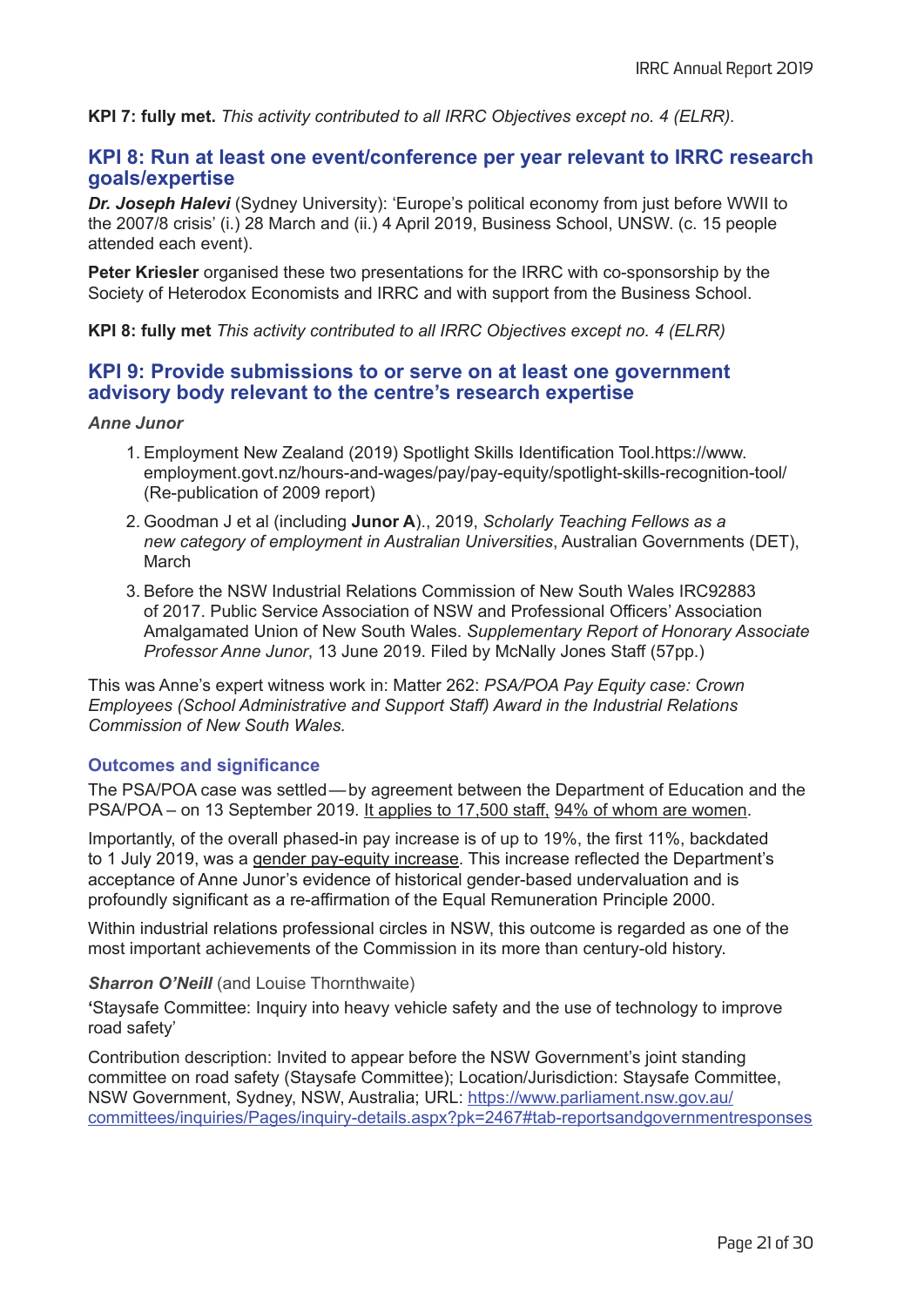#### *Raja Junankar*

Junankar, Raja 'Unemployment and the Newstart Allowance' submitted on his behalf by Australia Institute as an Appendix, September 2019 [https://www.aph.gov.au/Parliamentary\\_](https://www.aph.gov.au/Parliamentary_Business/Committees/Senate/Community_Affairs/Newstartrelatedpayments/Submissions) [Business/Committees/Senate/Community\\_Affairs/Newstartrelatedpayments/Submissions](https://www.aph.gov.au/Parliamentary_Business/Committees/Senate/Community_Affairs/Newstartrelatedpayments/Submissions)

#### *Michael Quinlan*

- NSW mine safety regulatory training materials began using Quinlan's Ten Pathways model https://resourcesandgeoscience.nsw.gov.au/\_\_data/assets/pdf\_file/0010/1143937/ Program-1-Facilitator-Guide-LFD-for-Industry.pdf
- continued to serve as an expert member New Zealand Extractive Industries Advisory **Group**
- Director on the Board of the Transport Education Audit Compliance Health Organisation (TEACHO) since 2010
- Director, Mates in Construction, NSW Branch/Division since 2013.

# **KPI 9: fully met.**

*This activity contributed to all IRRC Objectives except no. 4 (ELRR) and 7 (emerging scholars)*

# **KPI 10: Network with overseas researchers in terms of collaborative projects and arrange at least two presentations/visits at the Centre (one in the next 12 months)**

**Burçin Hatipoğlu** organised, on behalf of the IRRC (and with School of Management support) a well-attended seminar by *Prof. Nancy Boken,* research coordinator in Sustainable Business Management and Practice at Lund University, Sweden on 11 December 2019 (in the Business School):

'CIRCULAR X – European Research Council funded project – on Experimenting with Circular Service Model'

This was the only such visit/presentation during 2019.

A number of IRRC Associates based at UNSW are involved in ongoing *international research networks.*

For example, **Peter Sheldon** works with colleagues in Italy (Profs Raoul Nacamulli and Edoardo Della Torre), South Korea (Prof. In Jun) and China (Dr Cuifen Weng).

**Peter Sheldon**, as IRRC Director, has written a number of supporting references for *Prof. Piotr*  **Żuk***'s* (University of Wroclaw, Poland) applications for grants in Europe as well as the USA, as well as helping him curate those applications. Prof. Żuk has also collaborated with **Raja Junankar**, and through *ELRR*, a great deal with **Anne Junor**.

**Michael Quinlan** held a Visiting Professorship at Middlesex University and has continued to work with networks of scholars in Europe and North America, including Michael Belzer (USA), **David Walters** (UK) and Katherine Lippel (Canada).

**Raja Junankar** is also a fellow of IZA, Germany.

# **KPI 10: fully met**

*This activity contributed to all IRRC Objectives except no. 10 (networking within UNSW)*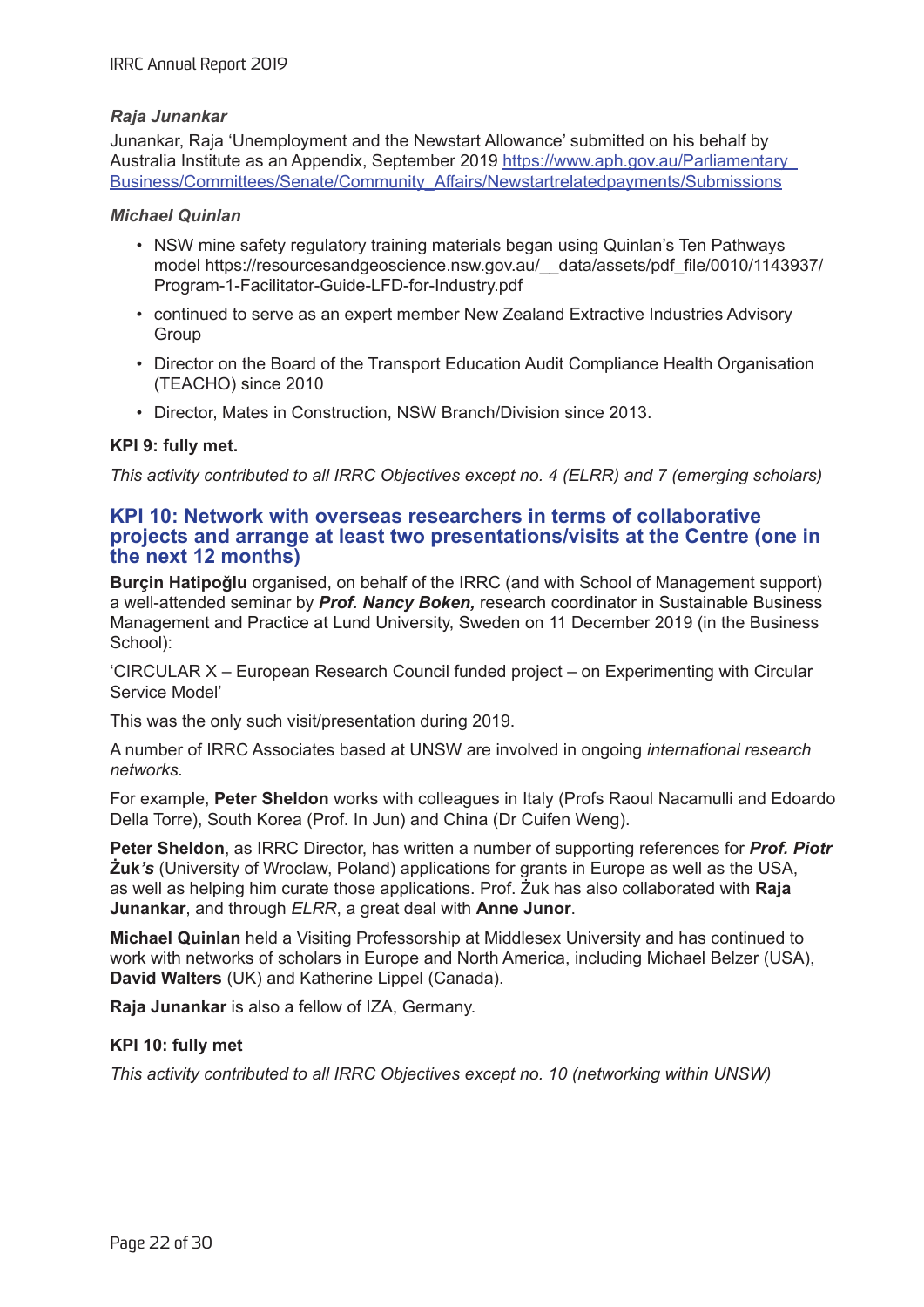# **KPI 11: Maintain an active presence through expert comment and discussion in media outlets**

# *Sarah Gregson*

• Podcast: The Bridge, Overland Journal, 2019. See at: [https://overland.org.au/2019/01/](https://overland.org.au/2019/01/podcast-the-bridge/) [podcast-the-bridge](https://overland.org.au/2019/01/podcast-the-bridge/)/

#### *Raja Junankar*

• 'Commentary: Unemployment and the Newstart Allowance' *Australia Institute*, 24 Aug [https://d3n8a8pro7vhmx.cloudfront.net/theausinstitute/pages/3046/attachments/](https://d3n8a8pro7vhmx.cloudfront.net/theausinstitute/pages/3046/attachments/original/1566631364/Newstart_Allowance_and_Unemployment_Junankar_July2019.pdf?1566631364) [original/1566631364/Newstart\\_Allowance\\_and\\_Unemployment\\_Junankar\\_July2019.](https://d3n8a8pro7vhmx.cloudfront.net/theausinstitute/pages/3046/attachments/original/1566631364/Newstart_Allowance_and_Unemployment_Junankar_July2019.pdf?1566631364) [pdf?1566631364](https://d3n8a8pro7vhmx.cloudfront.net/theausinstitute/pages/3046/attachments/original/1566631364/Newstart_Allowance_and_Unemployment_Junankar_July2019.pdf?1566631364)

#### *Anne Junor*

- 'Working from home whilst ill is becoming contagious', *BusinessThink*, 24 January 2019 (article based on interview with AJ) [https://www.business.unsw.edu.au/news-events/news/](https://www.business.unsw.edu.au/news-events/news/working-from-home-whilst-ill-is-becoming-contagious) [working-from-home-whilst-ill-is-becoming-contagious](https://www.business.unsw.edu.au/news-events/news/working-from-home-whilst-ill-is-becoming-contagious)
- 'How working from home has recast the role of a sick day' *Sydney Morning Herald,* 24 January 2019 (article based on interview with AJ [https://www.smh.com.au/business/](https://www.smh.com.au/business/workplace/how-working-from-home-has-recast-the-role-of-a-sick-day-20190117-p50s0o.html) [workplace/how-working-from-home-has-recast-the-role-of-a-sick-day-20190117-p50s0o.](https://www.smh.com.au/business/workplace/how-working-from-home-has-recast-the-role-of-a-sick-day-20190117-p50s0o.html) [html](https://www.smh.com.au/business/workplace/how-working-from-home-has-recast-the-role-of-a-sick-day-20190117-p50s0o.html)

# *Sharron O'Neill*

- Podcast for Global Reporting Initiative, August. [https://www.globalreporting.org/](https://www.globalreporting.org/information/news-and-press-center/Documents/pod20.aspx) [information/news-and-press-center/Documents/pod20.aspx](https://www.globalreporting.org/information/news-and-press-center/Documents/pod20.aspx)
- Cited substantially in 'Can new metrics stop safewash', *Medium*, 25 April 2019. [https://](https://medium.com/@GlobalReportingInitiative/can-new-metrics-stop-safe-wash-57f51632a769) [medium.com/@GlobalReportingInitiative/can-new-metrics-stop-safe-wash-57f51632a769](https://medium.com/@GlobalReportingInitiative/can-new-metrics-stop-safe-wash-57f51632a769)
- Thornthwaite L, **O'Neill S** 'Better by Design', *Safeguard Magazine*, Issue 174, March/April 2019.

# *Michael Quinlan*

• Interviewed by Philip Adams 'Late Night Live', ABC Radio National, with Professor Tony Moore on the ARC Project: Conviction Politics: On the convict roots of Australian Democracy, 12 September 2019. [https://www.abc.net.au/radionational/programs/](https://www.abc.net.au/radionational/programs/latenightlive/politicised-convicts/11506760) [latenightlive/politicised-convicts/11506760](https://www.abc.net.au/radionational/programs/latenightlive/politicised-convicts/11506760)

Other media mentions (public and professional):

- [https://safetyaustraliagroup.com.au/what-are-the-top-10-pattern-causes-of-death-and](https://safetyaustraliagroup.com.au/what-are-the-top-10-pattern-causes-of-death-and-serious-harm-at-work/)[serious-harm-at-work/](https://safetyaustraliagroup.com.au/what-are-the-top-10-pattern-causes-of-death-and-serious-harm-at-work/)
- Workers in the grip of a bullying epidemic. *Sydney Morning Herald,* 22 Aug. (MQ's work cited in article by co-authors) [https://www.smh.com.au/business/workplace/workers-in-the](https://www.smh.com.au/business/workplace/workers-in-the-grip-of-a-bullying-epidemic-20190815-p52hel.html)[grip-of-a-bullying-epidemic-20190815-p52hel.html](https://www.smh.com.au/business/workplace/workers-in-the-grip-of-a-bullying-epidemic-20190815-p52hel.html)
- Engineers Australia Submission, Work Health and Safety Regulations for Western Australia, 25 Nov. (MQ'swork cited) [https://www.engineersaustralia.org.au/sites/default/](https://www.engineersaustralia.org.au/sites/default/files/2019-12/Work Health %26 Safety Regulations (WA%2C November 2019).pdf) [files/2019-12/Work%20Health%20%26%20Safety%20Regulations%20\(WA%2C%20](https://www.engineersaustralia.org.au/sites/default/files/2019-12/Work Health %26 Safety Regulations (WA%2C November 2019).pdf) [November%202019\).pdf](https://www.engineersaustralia.org.au/sites/default/files/2019-12/Work Health %26 Safety Regulations (WA%2C November 2019).pdf)

# *Peter Sheldon*

Following the 30 October 2018 launch of the report, Peter Sheldon, Raja Junankar and Anthony de Rosa Pontello 2018, *The Ruhr or Appalachia? Deciding the future of Australia's coal power workers and communities,* IRRC, during 2019, **Peter Sheldon** continued with related public debate and media work although at much less intense levels than in the three weeks after the report's release. During 2019, these included:

• Interviewed by Scott Levi, ABC Central Coast, 7.20 am 12 Feb.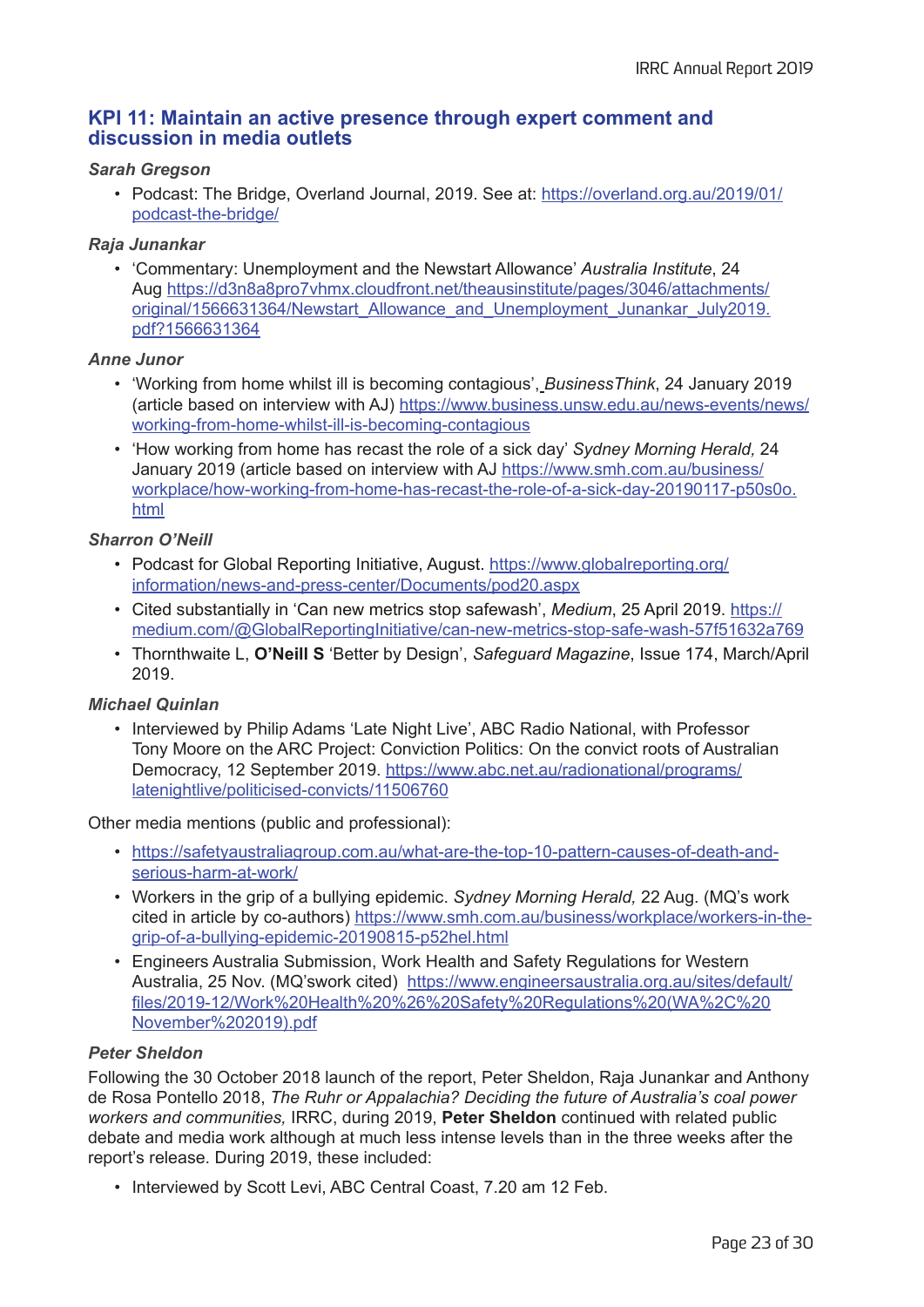- Interviewed by Nina Kopel (2SER 107.3 radio) re. Just Transition in her 'Life after Coal' Podcast, broadcast 14 April. <https://player.whooshkaa.com/episode?id=358930>
- 'How threatened coal-energy towns can have a future', *BusinessThink*, 17 April 2019. [https://www.businessthink.unsw.edu.au/articles/how-threatened-coal-energy-towns-can](https://www.businessthink.unsw.edu.au/articles/how-threatened-coal-energy-towns-can-have-a-future)[have-a-future](https://www.businessthink.unsw.edu.au/articles/how-threatened-coal-energy-towns-can-have-a-future) (article based on interview with PS that he subsequently heavily re-wrote)
- 'A Green New Deal for Australia', interview with Vivien Langford for "Beyond Zero Emissions Show', Radio 3CR 855 AM Community Radio, 23 Sep. [https://www.3cr.org.au/](https://www.3cr.org.au/beyondzero/episode-201909231700/green-new-deal-australia) [beyondzero/episode-201909231700/green-new-deal-australia](https://www.3cr.org.au/beyondzero/episode-201909231700/green-new-deal-australia)

Overall during late 2018 to end 2019, more than 160 media mentions including large stories in *SMH*, *AFR*, *The Australian*, *Newcastle Herald* (front page plus editorial), *Guardian on-line*, *PM* (ABS Radio), regional Queensland radio and massive diffusion to local and regional newspapers via AAP syndication. For direct access to the report: <http://apo.org.au/node/199916>

# *Tracy Wilcox*

Let's crush 'fake it 'til you make it' culture in 2019 Corporate fraud is having a moment in popular culture. Why is it so pervasive and what can be done about it? *Crikey Magazine*, 26 Feb.

# *Sue Williamson*

- 'Backlash, Gender Fatigue and Organisational Change', *The Power to Persuade*, 25 November.
- 'Where are the Women? A Gender Analysis of the APS Review', *The Mandarin*, 16 Sep.
- Panel member on 'Clocking Off' with Anna Vidot, ABC Canberra, 30 Aug.
- Interview with Anna Vidot, ABC Canberra on 'Gender Equality in the Public Sector', 22 July.
- 'Time for a New Generation of APS Gender Equality Policies', *The Mandarin*, 19 July.
- 'Will the Coalition's Approach to Gender Equality Actually Improve Women's Lives?', *The Conversation*, May.
- 'Backlash and Gender Fatigue. Why Progress on Gender Equality has Slowed', *The Conversation*, 8 March. Republished by Women's Agenda: https://womensagenda.com. au/latest/backlash-gender-fatigue-why-progress-on-gender-equality-has-slowed/, 11 March.
- 'Maintaining the Public Service's Momentum for Gender Equality', *The Mandarin*, 6 March.

# **KPI 11: fully met**

*This activity contributed to IRRC Objectives 5, 8 and 9.*

# **Contributions towards the new IRRC Objectives for 2018–2020 triennium, not otherwise listed** *(Objectives 1-3, 5-6, 8-9)*

# **Chapters in edited books and research papers**

- **1. Junankar PN (Raja)** (2019) 'Monetary Policy, Growth and Employment in Developing Areas: A Review of the Literature', *IZA Discussion Paper No. 12197*, Bonn, Germany.
- **2. Junankar PN (Raja)** (2019) 'Youth Labour Markets in Developing and Developed Countries: The Role of Sectoral Composition of Production'*, IZA Discussion Paper No. 12256*, Bonn, Germany.
- **3. Kriesler P**, **Nevile J** (2019) 'The Coming of Keynesianism to Australia'. In: Hegeman H and Dimand R (eds) *The Elgar Companion to John Maynard Keynes*. Cheltenham: Edward Elgar Publishing, pp. 626-632.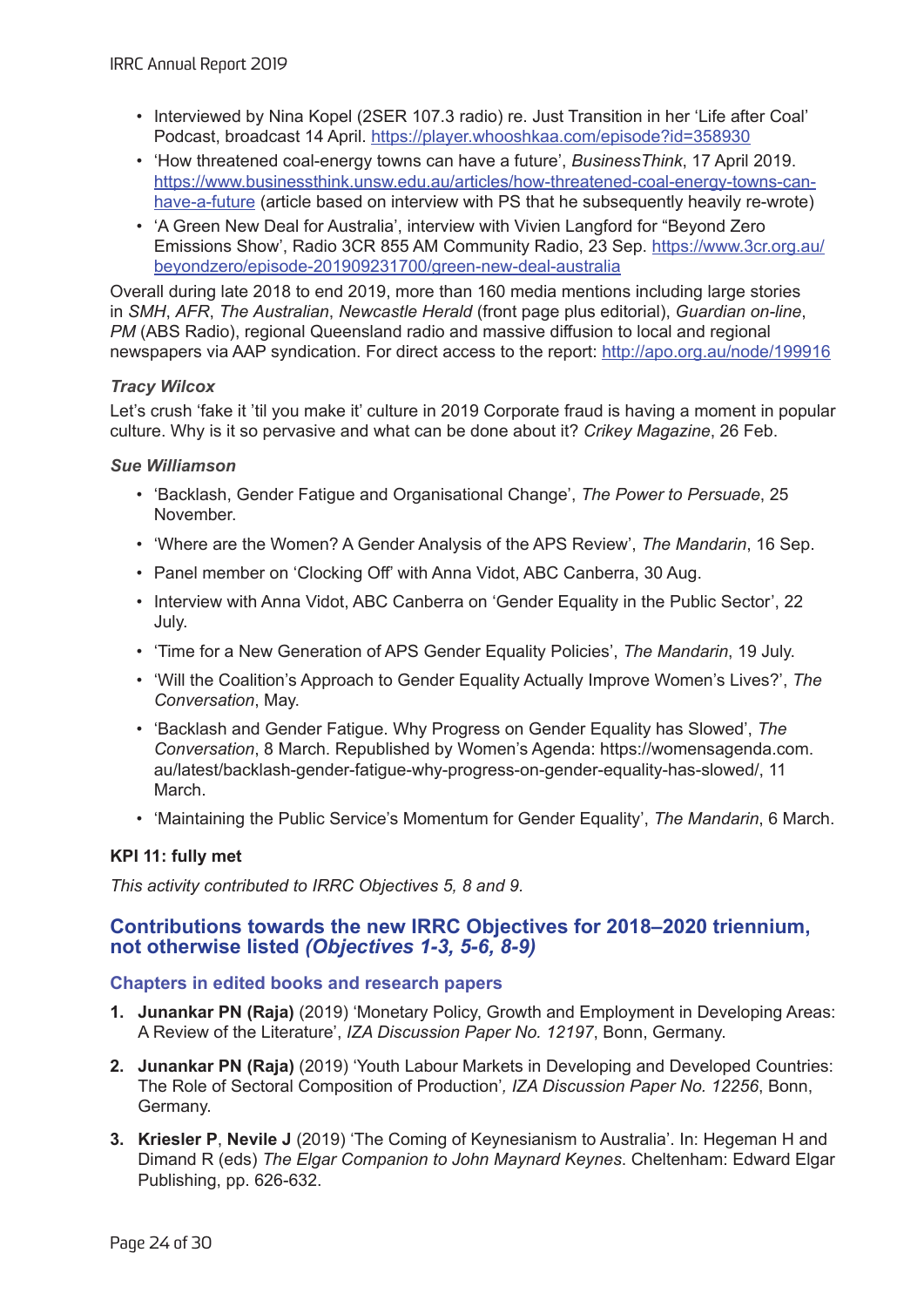- 4. Maxwell-Stewart H, **Quinlan M** (2019) 'Voting with Their Feet Absconding and Labor Exploitation in Convict Australia'. In: Rediker M, Chakraborty T, van Rossum M (eds) *A Global History of Runaways Workers, Mobility, and Capitalism, 1600–1850*. University of California Press, 156-177
- **5. Sheldon P**, Bamber GJ, Land-Kazlauskas C, Kochan TA (2019) 'Industrial Relations: Changing trends across theory, policy and practice'. In: Wilkinson A, Bacon N, Snell S, Lepak, D (eds) *The SAGE Handbook of Human Resource Management, Second Edition*. Los Angeles: SAGE Publications Limited, pp. 317-335.
- **6. Junor A** 2019, 'Emotional Labour: Valuing skills in women's service sector ', as part of *Case Studies of Gender Innovation in the Social Science.* Gender Institute, ANU, 2019. [http://](http://genderinstitute.anu.edu.au/gess/emotional-labour) [genderinstitute.anu.edu.au/gess/emotional-labour](http://genderinstitute.anu.edu.au/gess/emotional-labour)
- 7. Wright CF, Bamber GJ, **Wailes N**, Lansbury RD 'An internationally comparative framework for analysing employment relations and the gig economy'. In: *Perspectives on Neoliberalism, Labour and Globalization in India: Essays In Honour of Lalit K. Deshpande*, 207-224.

All Objectives except 4 (ELRR)

# **Additional scholarly contributions from and recognition of IRRC honorary and visiting appointments**

*PN (Raja) Junankar*

- Research Consultancy, 2019: 'Monetary Policy, Growth and Employment in Developing Economies: A Review of the Literature', International Monetary Fund, Washington DC.
- Elected Fellow, Global Labor Organization (2017) GLO is now online at [http://glabor.org](http://glabor.org/)
- Research Fellow, Institut zur Zukunft der Arbeit (IZA), Bonn, Germany, 2002 (continuing)
- Visiting Scholar, Institute for Public Policy and Governance, University of Technology Sydney, (2018-2019)
- Executive Editor, *ELRR.*
- Member, Editorial Advisory Board, *International Review of Applied Economics*,
- Member, Editorial Board of *Australian Journal of Labour Economics*, and
- Member, Editorial Board of *International Journal of Development Issues*.
- Referee for a range of journals
- Second PhD Supervisor for David Saliba, Faculty of Arts, UNSW Sydney.
- Continually listed in the top 10% of Authors on SSRN by all-time downloads (eq  $10<sup>th</sup>$ December 2018)

# *A Junor*

Preparation of archival records of the National Pay Equity Coalition. Throughout 2019, the IRRC through **Anne Junor** and **Jason Antony**, contributed to the creation of a digital and paper archive of the work of the National Pay Equity Coalition, a significant group of Australian bureaucrats, academics and union activities who developed pay equity policies and strategies, leading to the NSW 1998 Pay Equity Inquiry and the NSW Equal Remuneration Principle. The records are of considerable historical and theoretical significance. They are being prepared for lodgement with the State Library of NSW, and 70 of the most significant submissions and leaflets are being prepared for online publication. The work involved considerable archival research, version comparison and contextual analysis. Its finalisation was interrupted by COVID-19, but it is already forming the basis of a stream of academic publications.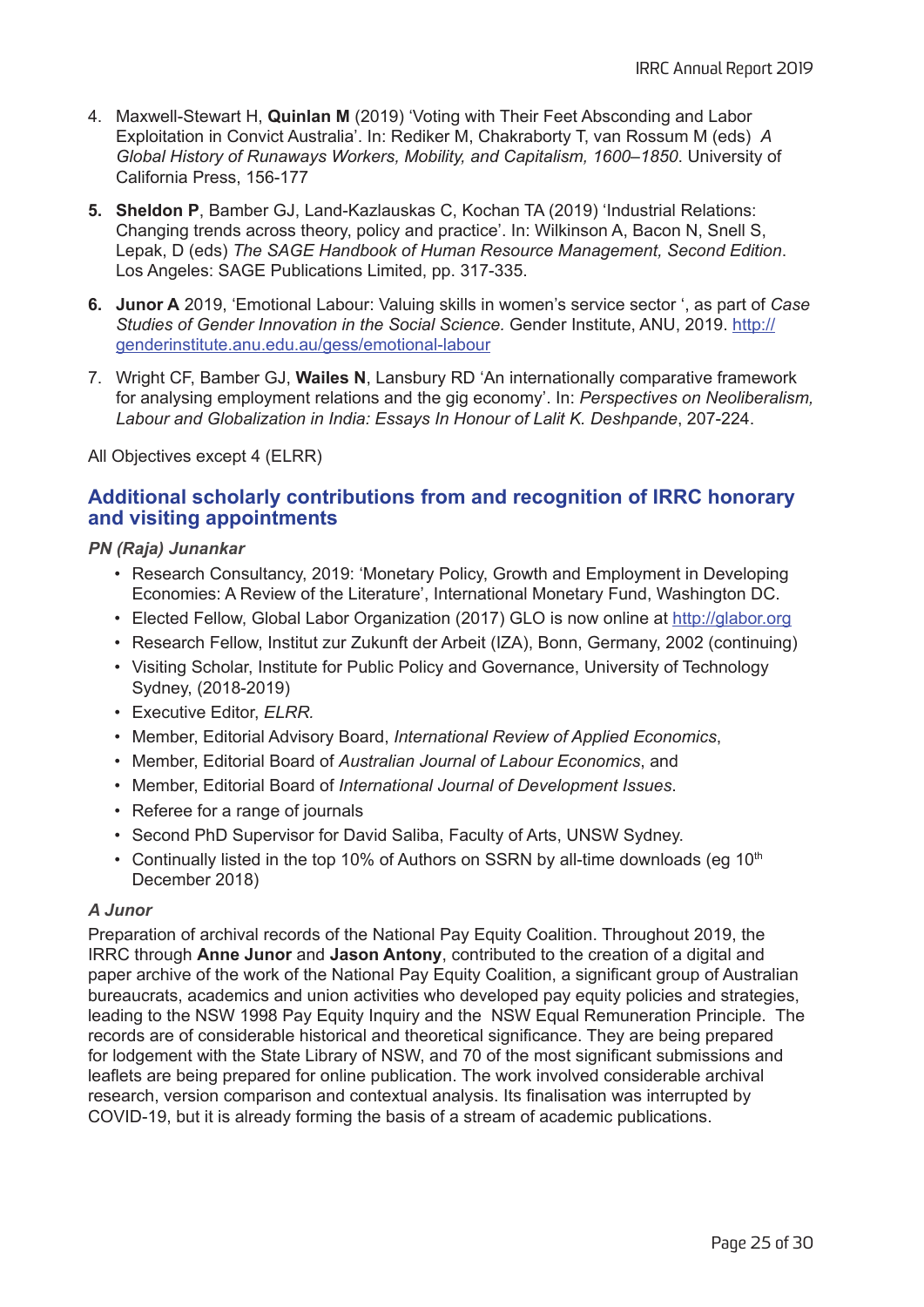# <span id="page-29-0"></span>**Statement of financial performance certified by the presiding faculty finance manager**

| <b>Industrial Relations Research Ctr</b>                              |              |              |                          |                   |         |
|-----------------------------------------------------------------------|--------------|--------------|--------------------------|-------------------|---------|
| <b>Statement of Financial Performance</b>                             |              | 2019         | 2018                     | <b>Difference</b> |         |
| For the Year Ended December 2019                                      | <b>Note</b>  | \$'000       | \$'000                   | \$'000            | %       |
| <b>REVENUE</b>                                                        |              |              |                          |                   |         |
| Research Revenue:                                                     | $\mathbf{1}$ |              | 29                       | (29)              | $-100%$ |
| Donations & Bequest - Draw downs                                      |              |              |                          |                   |         |
| <b>UNSW Contributions</b>                                             |              |              | $\overline{\phantom{a}}$ |                   |         |
| <b>Faculty Contributions</b>                                          | 2            | (5)          | (3)                      | (2)               | 50%     |
| <b>Other Restricted Revenue</b>                                       | 3            |              |                          |                   |         |
| Commercial Activity - Fees for Service<br><b>Sundry Other Revenue</b> |              | 5            | 5                        | 0                 | 3%      |
|                                                                       |              |              |                          |                   |         |
| <b>Total Revenue</b>                                                  |              |              | 30                       | (30)              | $-100%$ |
| <b>EXPENSE</b>                                                        |              |              |                          |                   |         |
| Salaries, Oncosts and other staff costs                               |              | 27           | 44                       | (17)              | $-39%$  |
| Scholarship Stipends                                                  |              |              |                          |                   |         |
| Contract & Consulting Services                                        |              |              |                          |                   |         |
| Repairs and Maintenance                                               |              |              |                          |                   |         |
| Consumables                                                           |              | 0            | 0                        | 0                 | 48%     |
| Travel                                                                |              |              | $\mathbf{1}$             | (1)               | $-100%$ |
| <b>Equipment Non Capitalised</b>                                      |              |              |                          |                   |         |
| Entertainment                                                         |              |              |                          |                   |         |
| Marketing                                                             |              |              |                          |                   |         |
| Miscellaneous Expenses                                                |              | 1            | (36)                     | 36                | $-101%$ |
| <b>Total Non-People Costs</b>                                         |              | $\mathbf{1}$ | (34)                     | 35                | $-102%$ |
| <b>Total Expenses</b>                                                 |              | 28           | 10                       | 18                | 172%    |
| <b>TOTAL CONTRIBUTION - SURPLUS/(DEFICIT)</b>                         |              | \$ (28)      | \$20                     | (48)              | $-237%$ |
| Depreciation                                                          |              |              |                          |                   |         |
| <b>SURPLUS / (DEFICIT) after Depreciation</b>                         |              | \$ (28)      | \$20                     | (48)              | $-237%$ |
| <b>Cashflow Funded Capital Expenditure (CAPEX)</b>                    |              |              |                          |                   |         |
| <b>NOTES:</b>                                                         |              |              |                          |                   |         |
| 1 Revenue in Advance will be noted in Creditors & Other Liabilities.  |              |              |                          |                   |         |
| Research Revenue generated (cash basis).                              |              |              | \$29                     | (29)              |         |
| Category 1 Research Revenue therein                                   |              |              |                          |                   |         |
| 2 UNSW Budget model includes other revenue items                      |              |              |                          |                   |         |
| <b>Teaching Revenue</b>                                               |              |              |                          |                   |         |
| <b>Block Grants</b>                                                   |              |              |                          |                   |         |
| <b>Indirect Cost Recoveries</b>                                       |              |              |                          |                   |         |
| 3 Other Research Revenue includes internal fund transfers.            |              |              |                          |                   |         |
| 4 Restricted Funds - Cash at year end                                 |              | \$8          | \$36                     | (28)              |         |
| 5 Funds available in Division of Advancement                          |              |              |                          |                   |         |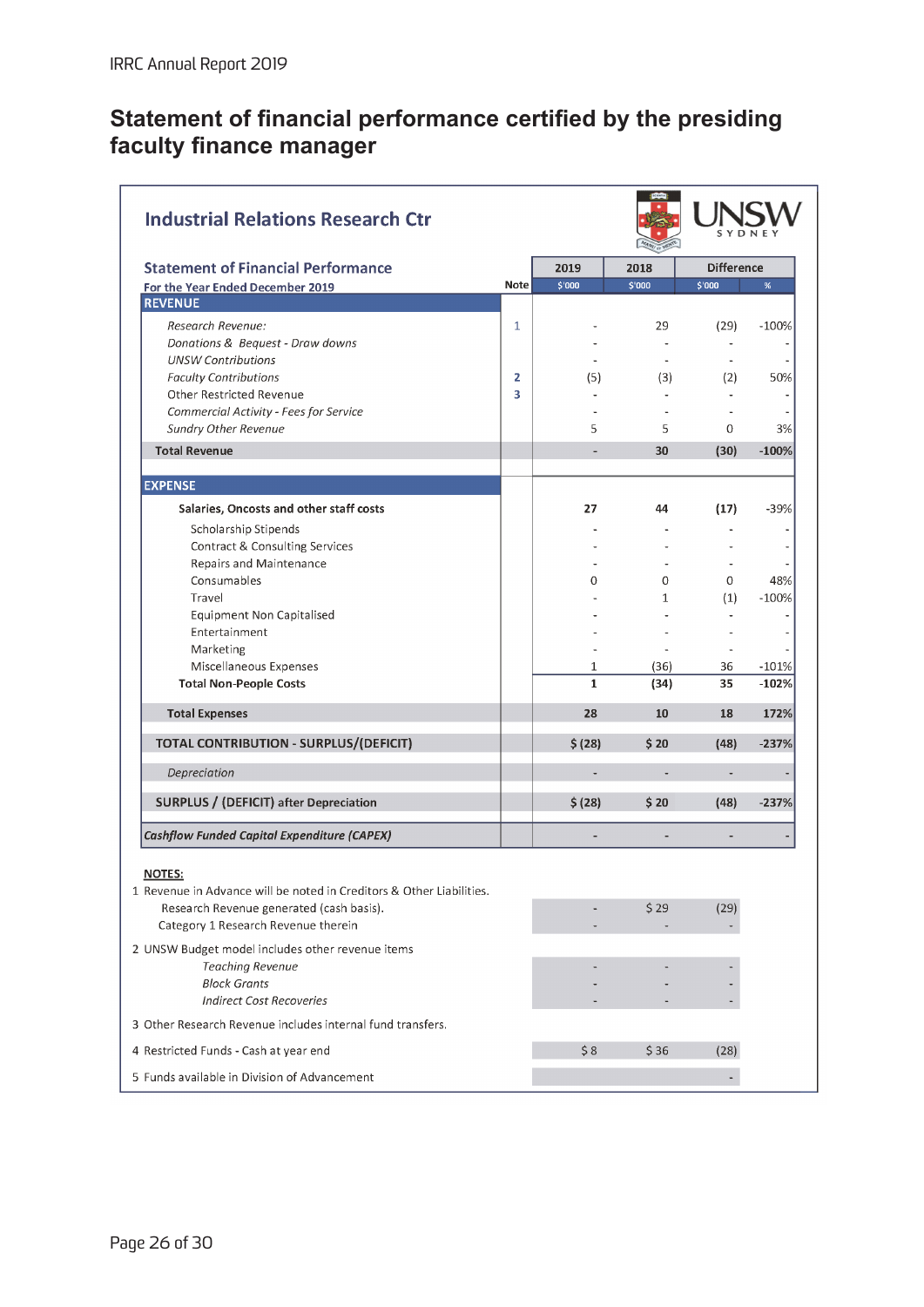# **Industrial Relations Research Ctr**



|                                        |             |       | <b>WU IT MAY</b> |
|----------------------------------------|-------------|-------|------------------|
| <b>Statement of Financial Position</b> |             | 2019  | 2018             |
| As at December 2019                    | <b>Note</b> | \$000 | \$000            |
| <b>UNSW Australia Internal Cash</b>    | 6           | 13    | 40               |
| <b>Accounts Receivable</b>             | 7           |       |                  |
| <b>Sundry Assets</b>                   |             |       | ۰                |
| <b>Investments</b>                     |             |       |                  |
| <b>Property Plant &amp; Equipment</b>  | 8           |       |                  |
| <b>Creditors and Other Liabilities</b> | 1           | (0)   | (0)              |
| <b>NET ASSETS</b>                      |             | \$13  | \$40             |
|                                        |             |       |                  |

#### NOTES:

6 Statements are prepared on UNSW Accounting principles - Operating & Strategic funds adjusted revenue

7 UNSW has central provisions in respect of payments made to employees and taxation.

Such provisions will not be reflected in this Centre's Statement of Financial Position.

8 Cash balance includes the GST centralised daily on Debtor and Creditor balances.

9 Accounts Receivable are gross value - inclusive of applicable GST.

10 Property Plant & Equipment is depreciated over the expected useful life of the asset.

11 UNSW Division of Advancement holds donated funds centrally. Draw down of funds to the Centre is reflected in the Statement of Financial Performance.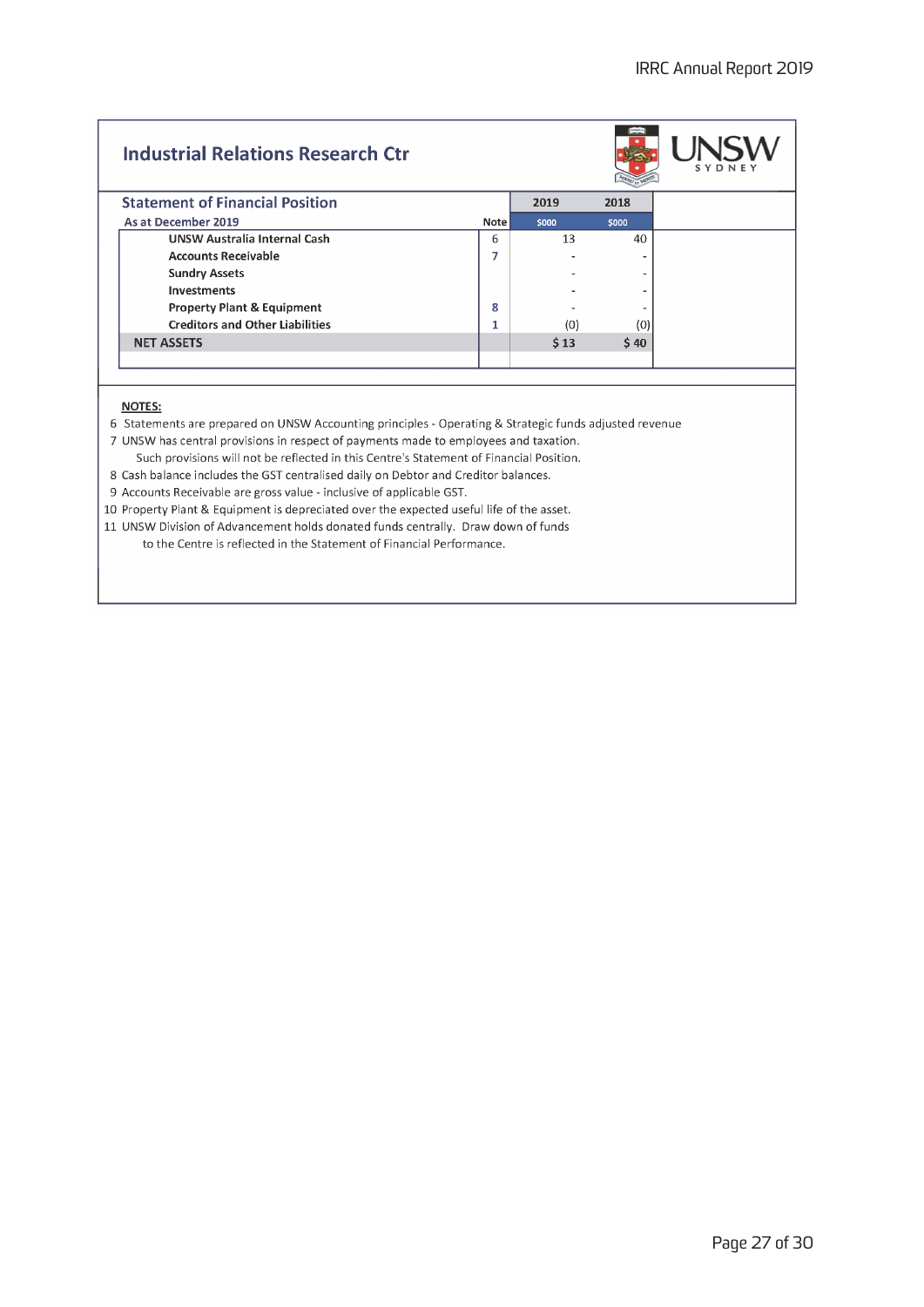# <span id="page-31-0"></span>**Funding sources**

| <b>Business School Grants to</b> | 2019 | £8,000 pa in 2019-       | Production, strategic  |
|----------------------------------|------|--------------------------|------------------------|
| The Economic and Labour          |      | 2023 as part of contract | planning and marketing |
| <b>Relations Review</b>          |      | with SAGE.               | ELRR.                  |

# **Statement of in-kind contributions**

#### **In-kind contributions—volunteer work by centre-based Associates and administrative staff**

| <b>Staff Member</b>              | <b>Time Donated</b>                                                                                                                    | <b>Value of</b><br><b>Contribution</b> |
|----------------------------------|----------------------------------------------------------------------------------------------------------------------------------------|----------------------------------------|
| Emeritus Professor Raja Junankar | Full-time: Executive Editor, ELRR,<br>labour economics expertise,<br>Muswellbrook Shire Council tender                                 | Retired                                |
| Dr Burçin Hatipoğlu              | Part-time: ELRR, organising Prof<br><b>Boker seminar</b>                                                                               | \$15,000                               |
| Dr Neil Hart                     | Part-time: Book review editor,<br><b>ELRR</b>                                                                                          | \$17,500                               |
| Associate Professor Anne Junor   | Full-time: Editor-in-Chief ELRR,<br>PSA/POA, Scholarly teaching<br>fellows (through UTS); pay equity<br>coalition archives; media work | Retired                                |
| <b>Total in kind</b>             |                                                                                                                                        | \$32,500                               |

# **Donation of Royalties**

In 2019, P Sheldon continued to direct to the IRRC the royalties from: Sheldon, Kim, Li and Warner (eds) (2011), *China's Changing Workplace: Dynamism, Diversity and Disparity*, Routledge, London.

# **Infrastructure and other resources provided to the Centre**

During 2019, the IRRC occupied office space and a meeting room in the Quadrangle Building (Quad 1039) it shared with CAER. It also shared with CAER: a printer/photocopier provided by the UNSW School of Business until late in 2019, when IRRC purchased its own printer/ photocopier after the old one finally failed.

During 2019, the UNSW Business School ADR funded the replacement of one-third of the IRRC Director's teaching time through a payment to the School of Management.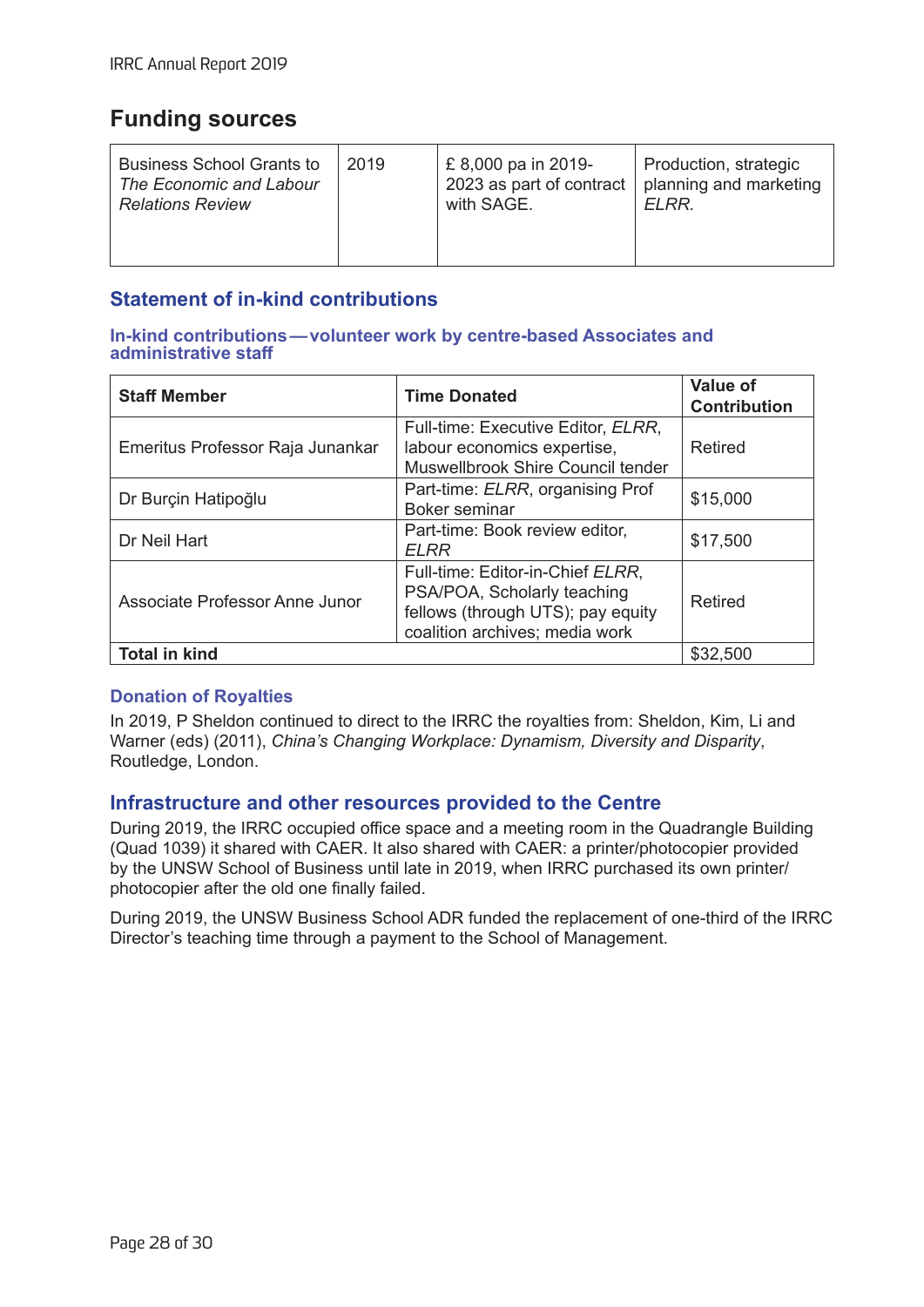# **Salaries—Imputed time spent on IRRC work by Associates located in Schools or at other Institutions, 2019**

| <b>Staff Members</b>                                                   | <b>Work and Time Donated</b>                                                                                                                                                                                                | <b>Value of</b><br><b>Contribution</b> |
|------------------------------------------------------------------------|-----------------------------------------------------------------------------------------------------------------------------------------------------------------------------------------------------------------------------|----------------------------------------|
| <b>UNSW Business School</b>                                            |                                                                                                                                                                                                                             |                                        |
| <b>Professor Richard Dunford</b>                                       | Steering Committee and advisory work                                                                                                                                                                                        |                                        |
| <b>Tim Harcourt</b>                                                    | <b>ELRR</b> editorial work                                                                                                                                                                                                  | \$17,000                               |
| Faculty administrative support                                         | Research advice, HR support,<br>Accounting assistance                                                                                                                                                                       |                                        |
| <b>School of Management</b>                                            |                                                                                                                                                                                                                             |                                        |
| <b>Professor Andrew Pendleton</b>                                      | <b>Steering Committee work</b>                                                                                                                                                                                              |                                        |
| Professor Peter Sheldon, Centre<br>Director                            | Centre steering committee and ELRR<br>editorial committee work; application to<br>ABDC re journal rankings, Muswellbrook<br>Shire Council tender, Piotr Zuk funding<br>application, media engagement,<br>management of IRRC |                                        |
| Associate Prof.Hugh Bainbridge                                         | Muswellbrook Shire Council tender,<br>discussions regarding organising<br>conference on disability, carers and the<br>workforce                                                                                             | \$120,000                              |
| Associate Prof. Sunghoon Kim                                           | <b>Reviewing for ELRR</b>                                                                                                                                                                                                   |                                        |
| Dr Sarah Gregson                                                       | Editorial work on Michael Quinlan book                                                                                                                                                                                      |                                        |
| Dr Tracy Wilcox                                                        | Work on NGO project, ELRR Editorial<br>Committee work                                                                                                                                                                       |                                        |
| <b>School of Economics</b>                                             |                                                                                                                                                                                                                             |                                        |
| Associate Professor Peter Kriesler                                     | IRRC Steering Committee, ELRR<br>Executive Editor, organising 2x Joseph<br>Halevi seminars                                                                                                                                  | \$18,000                               |
|                                                                        |                                                                                                                                                                                                                             |                                        |
| <b>School of Business UNSW Canberra</b><br>Professor Michael O'Donnell |                                                                                                                                                                                                                             |                                        |
|                                                                        | Work related to                                                                                                                                                                                                             |                                        |
| Dr Sharron O'Neill<br>Dr Sue Williamson                                | Steering Committee, ELRR editorial<br>work and administration of RG142653<br>and RG151974                                                                                                                                   | \$17,000                               |
| <b>Total in kind</b>                                                   |                                                                                                                                                                                                                             | \$172,000                              |